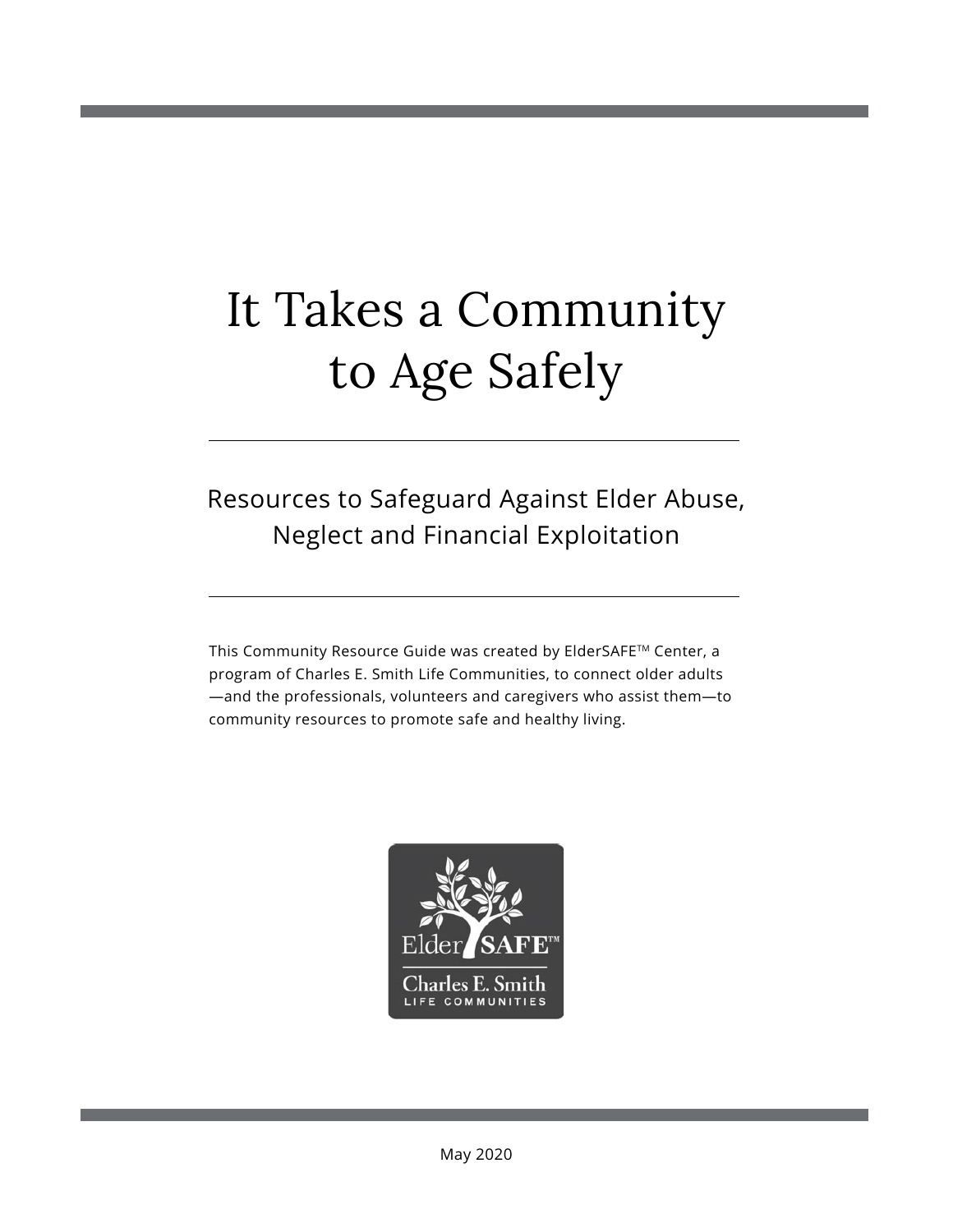## Contents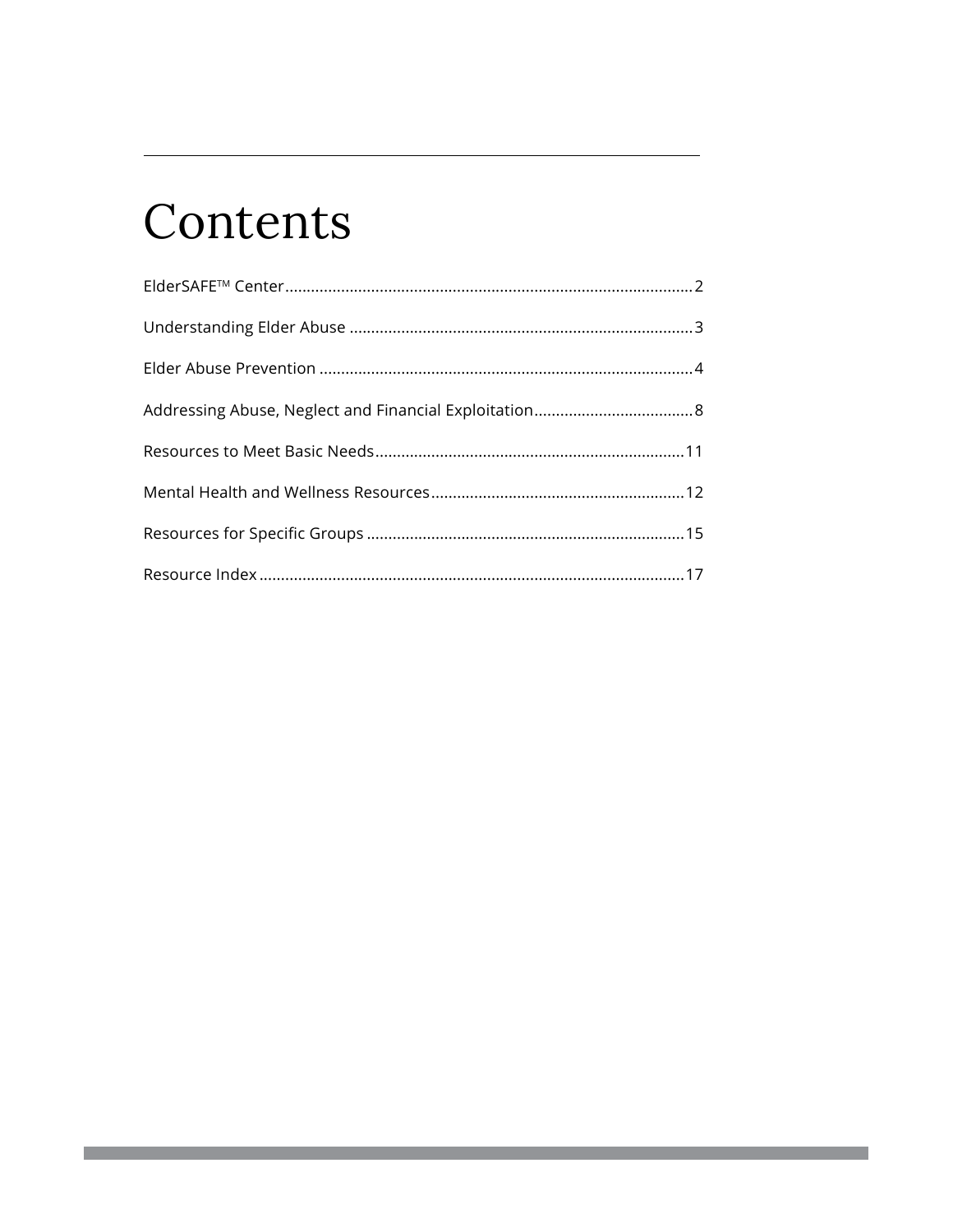#### **Dear Community Members and Partners,**

ElderSAFETM Center, a program of Charles E. Smith Life Communities, created this Community Resource Guide to assist older adults aging in place. This guide is designed to help community members—and the professionals, volunteers, family members, caregivers, faith and cultural leaders assisting them—to more easily connect to vital community resources. When older adults have appropriate services to meet their needs, they enjoy improved overall health and well-being.

We hope you will share this guide widely, especially through the Village Movement and the Maryland Community for Life Program. The Village Movement has been instrumental in supporting community members as they age in place, offering services including: transportation, assistance with household tasks and social activities. The Maryland Community for Life Program delivers key services to allow older adults to remain independent in their own homes, including transportation, home maintenance and resource referrals.

As ElderSAFE Center proudly celebrates its fifth year milestone, providing safe temporary shelter, education and advocacy on behalf of abused, neglected and financially exploited older adults, we are indebted to the community for entrusting us to carry out this vital mission of helping older adults age safely and with dignity. My heartfelt thanks to my valued team members Sydney Palinkas, community educator, who spearheaded the creation of this resource guide and provides vital community education to protect older adults, and KerryAnn Aleibar, program manager, who directs our client shelter and essential helpline services.

May our next five years be as fruitful in impacting the lives of all we aspire to serve as we respond to the vital and ever growing need to help older adults age in place safely and healthfully.

Warmest regards,

Tovah Kasdin Director, ElderSAFE Center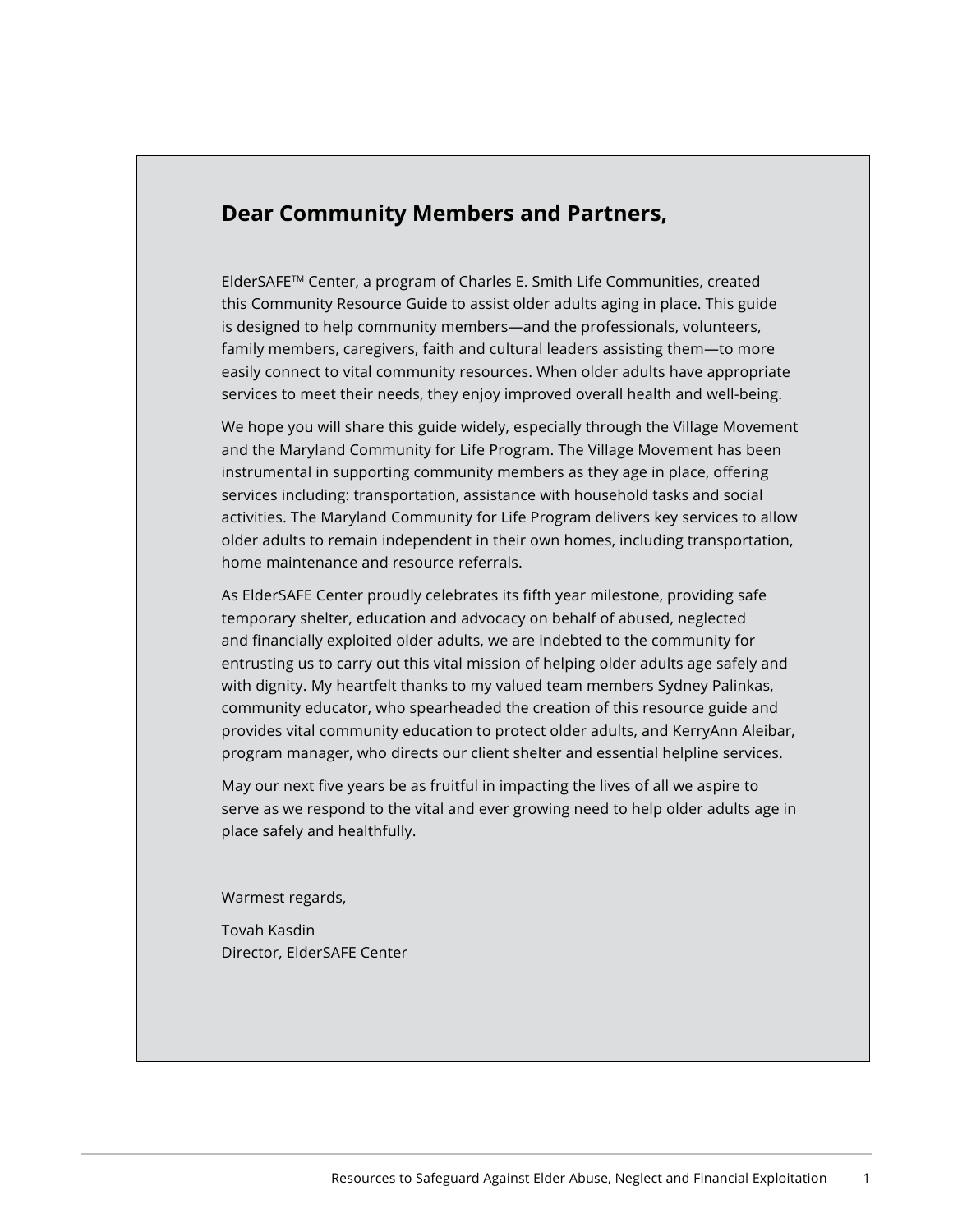## ElderSAFETM Center

ElderSAFE was established in 2014 as a comprehensive healthcare-based elder abuse prevention center serving abused, neglected and financially exploited older adults from Maryland, Washington D.C. and Northern Virginia. An award-winning program of Charles E. Smith Life Communities, ElderSAFE works in close collaboration with community partners to build a strong and effective response to elder abuse across our region.

- **Language-Accessible Helpline: ElderSAFE receives** referrals for temporary shelter and requests for community resources.
- **Temporary Shelter:** ElderSAFE provides safe temporary shelter and medical, therapeutic and counseling services in our long-term care and

independent living residences to eligible older adults who have been abused, neglected or financially exploited.

- **e** Education: ElderSAFE provides free training to multidisciplinary professionals including medical, social service, legal, first responders, faith leaders and community members to recognize and respond appropriately to abuse, neglect and financial exploitation.
- **Advocacy:** ElderSAFE advocates to improve systems and laws to protect older adults from abuse, neglect and financial exploitation.

To make a referral or request a free training, call the ElderSAFE language accessible helpline: 301-816-5099 (Monday - Friday 9 a.m.-5 p.m.)

To learn more about the ElderSAFE Center visit: www.smithlifecommunities.org/care-services/eldersafe-care

| <b>Montgomery County</b><br><b>Police Department</b>     | www.montgomerycountymd.gov/pol<br>Non-emergency: 301-279-8000   911                                                                                                                                                                                    |
|----------------------------------------------------------|--------------------------------------------------------------------------------------------------------------------------------------------------------------------------------------------------------------------------------------------------------|
| <b>Montgomery County Fire</b><br>and Rescue Service      | www.montgomerycountymd.gov/mcfrs   911                                                                                                                                                                                                                 |
| <b>Montgomery County 24-Hour</b><br><b>Crisis Center</b> | Free emergency evaluations for individuals who are in crisis.<br>www.montgomerycountymd.gov/HHS-Program/Program.aspx?id=BHCS/<br>BHCS24hrcrisiscenter-p204.html   240-777-4000                                                                         |
| 2-1-1 MARYLAND                                           | Free, 24-hour language accessible hotline for Maryland residents.<br>Provides referrals to resources, including: housing, mental health,<br>nutrition programs and more.   211                                                                         |
| <b>National Capitol Poison</b><br><b>Control Center</b>  | Free, 24-hour hotline to answer questions regarding medication<br>identification and consumption, contact with poisonous substances<br>and other concerns.<br>www.poison.org   1-800-222-1222                                                          |
| <b>The National Center for</b><br><b>Disaster Fraud</b>  | National hotline dedicated to preventing, investigating and prosecuting<br>criminal conduct related to natural and man-made disasters and other<br>emergencies, such as the coronavirus (COVID-19).<br>www.justice.gov/disaster-fraud   1-866-720-5721 |

#### **EMERGENCY SERVICES**

#### **SUICIDE AND SELF-HARM CRISIS PREVENTION RESOURCES**

| <b>National Suicide</b>    | Free, 24-hour confidential support for people in distress, and their   |
|----------------------------|------------------------------------------------------------------------|
| <b>Prevention Lifeline</b> | loved ones, in need of resources.                                      |
|                            | www.suicidepreventionlifeline.org   1-800-273-TALK (1-800-273-8255)    |
| <b>The Friendship Line</b> | Free 24-hour crisis line specifically for older adults and adults with |
|                            | disabilities. Also offers non-emergency emotional support.             |
|                            | www.agesmart.org/friendship-line   1-800-971-0016                      |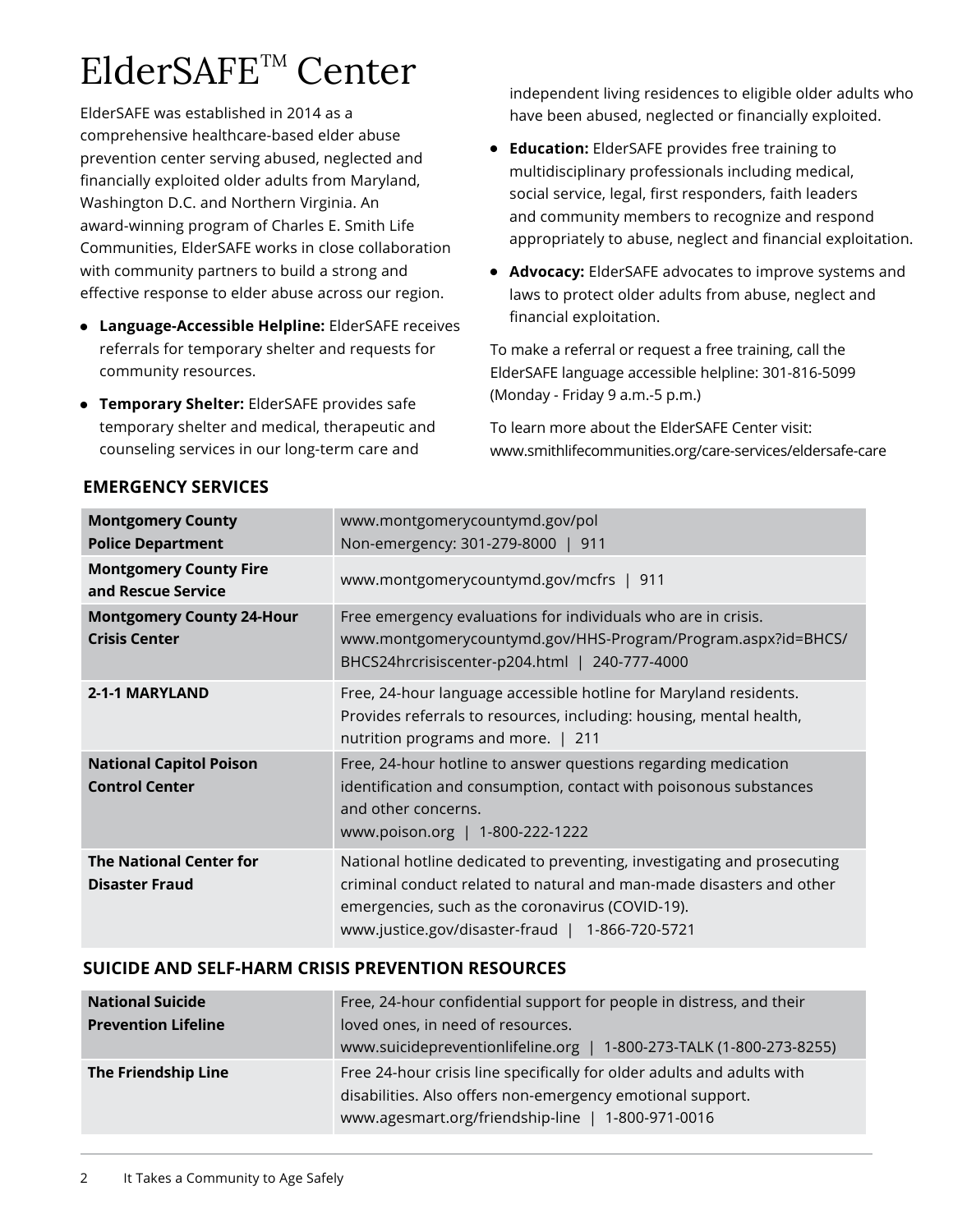### Understanding Elder Abuse

#### **WHAT IS ELDER ABUSE?**

Elder abuse is the mistreatment of older adults, which can occur in any setting including the home, community or a facility. Older adults, and adults living with disabilities, often referred to as "vulnerable adults," can be harmed in the following ways:

- **Physical Abuse:** Physical force (such as hitting or pushing) which may cause pain, harm or physical injury; inappropriate use of medications or physical restraints.
- **Sexual Abuse:** Any type of non-consensual sexual act.
- **Psychological Abuse:** Mistreatment that affects emotional or mental health including intimidation, threats, humiliation, belittlement or isolation.
- **Financial Exploitation:** Exploitation or misuse of an older person's money, property or resources.
- **Neglect:** Willful deprivation of basic needs, including food, clothing, shelter, medication or personal hygiene.
- **Self-Neglect:** The inability to provide for one's own physical or psychological needs which causes risk to the person's health or safety.

#### **WHY IS IT IMPORTANT TO DISCUSS ELDER ABUSE?**

Elder abuse affects five million people every year in the United States, yet it is often not discussed openly. Many people experiencing abuse remain silent and do not share their experiences because they are ashamed, afraid or simply do not know what to do or how to reach out for help. The reality is that one in 10 older adults is abused in their homes, but only one in 24 cases is reported.

Financial exploitation is even more prevalent but disclosed less frequently; only one in 44 cases of financial exploitation is reported. With growing frequency, scammers try to exploit older adults so they can gain access to their finances. This can occur

by pretending to be a "caring" friend, caregiver, romantic partner or falsely posing as someone from a government or charitable organization. In times of national emergencies, like the COVID-19 pandemic, scams surge as fraudsters capitalize on individual and community fears. Given this reality, it is very likely that there are older adults living in our communities who are experiencing abuse and might be in need of assistance.

#### **HOW DOES ELDER ABUSE OCCUR?**

Elder abuse generally occurs within a relationship where there is an expectation of trust. People committing this abuse are often the ones closest to the older adult such as a spouse or partner, family member, friend, caregiver or stranger who forms a relationship of trust.

#### **HOW DOES ELDER ABUSE AFFECT OLDER ADULTS?**

Elder abuse significantly affects a person's quality of life. Older adults who have experienced abuse, neglect or financial exploitation have a 300 percent higher risk of pre-mature death than those who have not experienced abuse. They are three times more likely to be admitted to the hospital and four times more likely to be admitted to a nursing home. This is due to the devastating effects that elder abuse has on the physical and mental health of victims.

Elder abuse victims are more likely to experience:

- Depression
- Sleep disturbances
- Anxiety
- Exacerbation of pre-existing conditions
- $\bullet$  Increased mental impairment
- Isolation and loneliness
- Post-Traumatic Stress Syndrome
- Decreased self-confidence
- Malnutrition and dehydration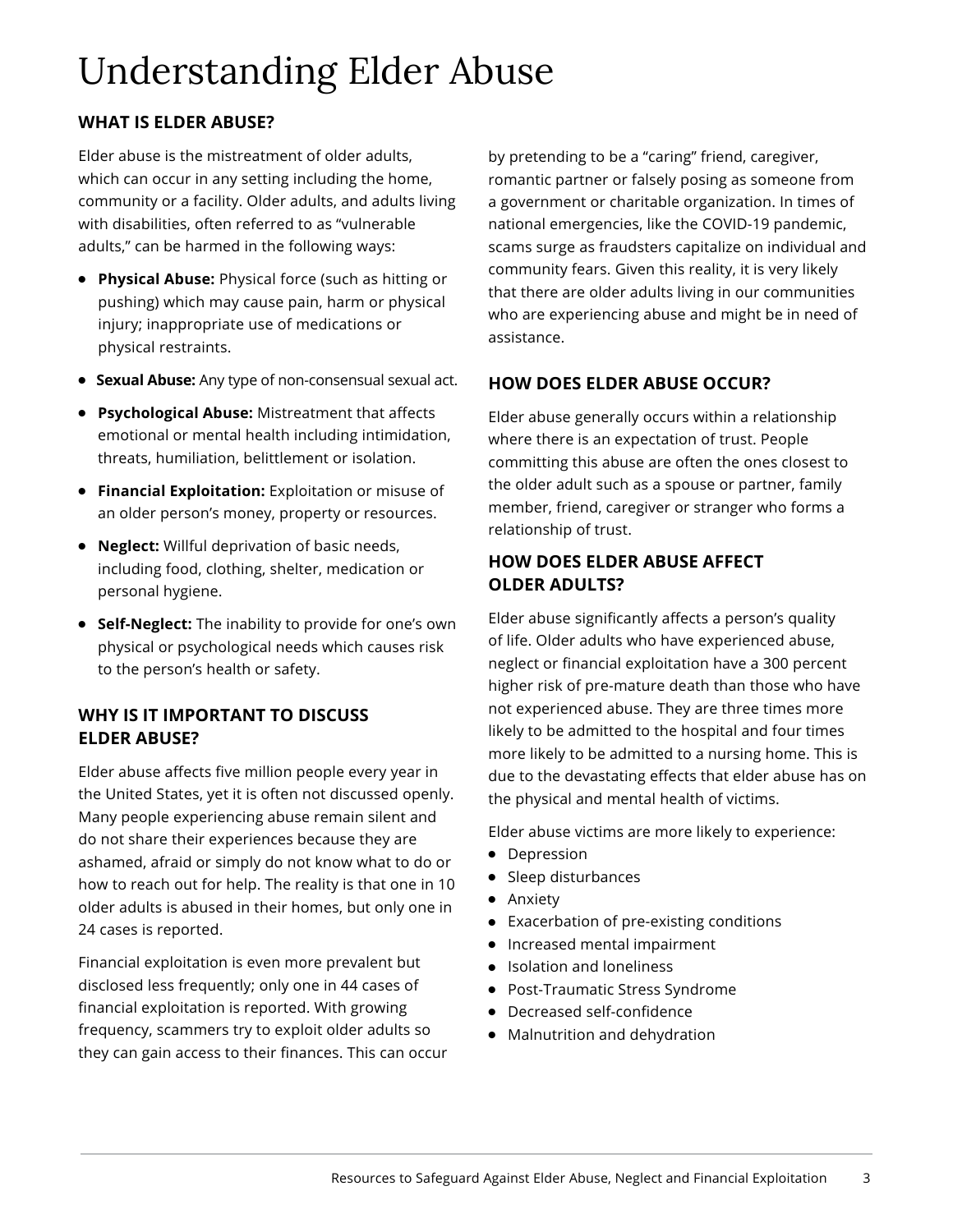## Elder Abuse Prevention

Older adults aging in place, especially those living alone, can take preventative steps to protect themselves and those they care about from harm by learning the signs of abuse and staying connected to resources in their communities. Everyone can play a role in preventing and intervening in cases of elder abuse.

#### **REDUCING SOCIAL ISOLATION:**

Healthy relationships, fulfilling interests and community involvement are important for both mental and physical health. New studies have shown that loneliness is worse for your health than smoking or obesity. Being socially isolated can lead to feelings of depression, anxiety, loss of appetite, sleep disruption and other mental and physical health issues. Social isolation can also greatly increase someone's vulnerability to abuse.

Being connected to family and friends or civic, faith or cultural communities can increase a sense of belonging and reduce feelings of loneliness. Older adults can get involved by volunteering with a local Village, community center or faith or cultural group. Consider reaching out to those in your community who appear isolated. A simple phone call or offering a social invitation can make a big difference.

#### **RESOURCES FOR LONELINESS AND ISOLATION**

| <b>EveryMind - Friendly</b><br><b>Visitor Program</b> | Friendship and emotional support for homebound, lonely older adults.<br>EveryMind also offers money management services for individuals with a<br>disability or mental illness who are unable to manage their own finances.<br>www.Every-mind.org   301-424-0656 ext. 511 |
|-------------------------------------------------------|---------------------------------------------------------------------------------------------------------------------------------------------------------------------------------------------------------------------------------------------------------------------------|
| <b>Maryland Senior Call</b><br><b>Check Program</b>   | A free daily, telephone safety check-in service.<br>www.aging.maryland.gov/Pages/senior-call-check.aspx<br>1-866-50-CHECK (1-866-502-0560)                                                                                                                                |

| Call-n-Ride                                                       | Discounted taxi rides for any purpose within Montgomery County and other<br>select areas for medical reasons. They can also assist with grocery delivery.<br>Eligibility: Must be low-income, at least 65 years old or 18-64 years old with<br>a disability.<br>www.montgomerycountymd.gov/DOT-Transit/seniors.html#Call-n-Ride<br>301-948-5409 |
|-------------------------------------------------------------------|-------------------------------------------------------------------------------------------------------------------------------------------------------------------------------------------------------------------------------------------------------------------------------------------------------------------------------------------------|
| Jewish Council for the<br>Aging (JCA)-<br>Connect-A-Ride          | Free help from certified information and mobility specialists for older and<br>disabled adults to find transportation, including schedules, benefits and<br>eligibility requirements.<br>www.accessica.org/connect-a-ride   301-738-3252                                                                                                        |
| <b>Jewish Council for the</b><br><b>Aging (JCA)- VillageRides</b> | Free transportation to medical appointments, errands, social activities and<br>more for older adults and adults with disabilities.<br>www.accessica.org/villagerides   301-255-4212                                                                                                                                                             |

#### **TRANSPORTATION**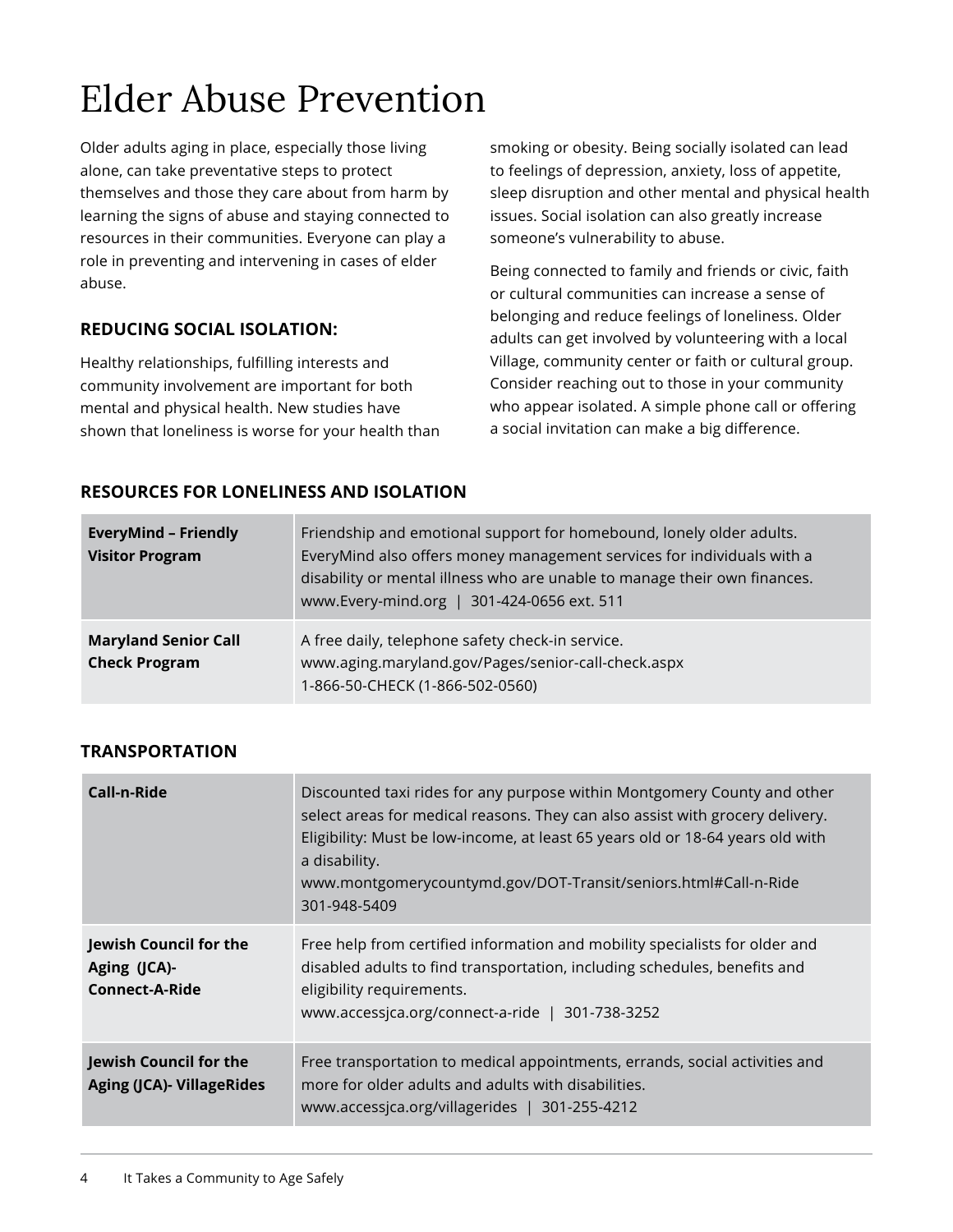#### **TRANSPORTATION** *(continued)*

| <b>Jewish Social Service</b><br><b>Agency (JSSA) - Brenner</b><br><b>Escorted Transportation</b> | Rides to medical appointments for a fee.<br>www.jssa.org/get-help/seniors/transportation/brenner-transportation-program<br>301-816-2633                                                                                                                                     |
|--------------------------------------------------------------------------------------------------|-----------------------------------------------------------------------------------------------------------------------------------------------------------------------------------------------------------------------------------------------------------------------------|
| <b>MetroAccess</b>                                                                               | A shared-ride, door-to-door, para transit service for people whose disability<br>prevents them from using bus or metro.<br>www.wmata.com/service/accessibility/metro-access   301-562-5360                                                                                  |
| <b>Montgomery County</b><br><b>Senior Center</b><br><b>Transportation</b>                        | Free transportation to Montgomery County senior centers and certain<br>community centers. Eligibility: Montgomery County residents 55 years and older.<br>240-777-4925                                                                                                      |
| <b>Senior Connection</b>                                                                         | Free, escorted transportation service to medical appointments, social<br>engagements and other activities. Eligibility: Montgomery County residents<br>60 years and older.<br>www.seniorconnectionmc.org   301-962-0820                                                     |
| <b>Transportation Network</b><br><b>Directory</b>                                                | A comprehensive listing of public, private and non-profit transportation in the<br>Washington, D.C. metropolitan area,, focused on older adults and those with<br>disabilities.<br>www.montgomerycountymd.gov/HHS-Program/ADS/Transportation/Directory.html<br>240-777-1246 |
| <b>Washington Metropolitan</b><br><b>Area Transit Authority</b><br>(WMATA)                       | Free and reduced fares for older adults and adults with disabilities on WMATA.<br>www.wmata.com/fares/reduced.cfm   311                                                                                                                                                     |

#### **RECREATION AND FITNESS RESOURCES**

| <b>Holy Cross Health -</b><br><b>Senior Fit</b>                                     | Free fitness classes led by certified fitness specialists for adults 55 and over.<br>Classes offered throughout the Washington, D.C. metropolitan area.<br>www.holycrosshealth.org/senior-fit-and-exercise   301-557-7895                                                                                                                                                 |
|-------------------------------------------------------------------------------------|---------------------------------------------------------------------------------------------------------------------------------------------------------------------------------------------------------------------------------------------------------------------------------------------------------------------------------------------------------------------------|
| <b>Montgomery County</b><br><b>Department of Recreation</b><br>- Senior Programs    | Programs for individuals 55 and over to stay active and healthy, including travel<br>programs, health and wellness services and fitness classes.<br>www.montgomerycountymd.gov/rec/activitiesandprograms/seniors<br>240-777-6840                                                                                                                                          |
| Suburban Hospital – Senior<br><b>Shape and Specialty</b><br><b>Exercise Classes</b> | An exercise program for adults 55 and over designed to improve and maintain<br>balance, muscle strength, flexibility and cardiovascular strength. Classes are held<br>year-round in community and senior centers. Visit the website for program costs.<br>www.hopkinsmedicine.org/suburban_hospital/community_health/programs_<br>services/senior_programs_heartwell.html |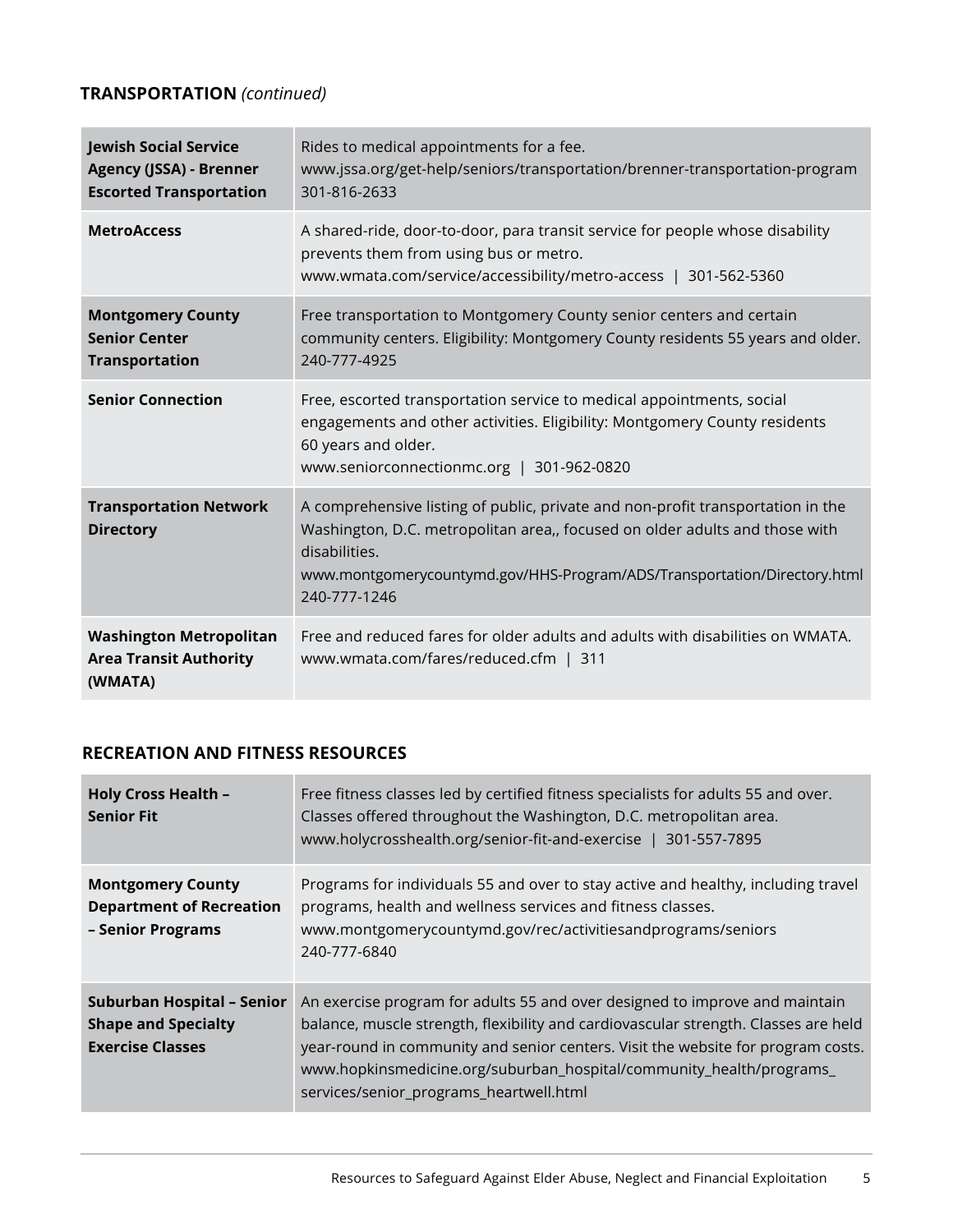#### **VOLUNTEERING**

| <b>Montgomery County</b><br><b>Senior Volunteer Center</b>                  | 50 and older volunteer network that connects skilled volunteers seeking<br>purposeful opportunities with agencies needing specific assistance.<br>www.montgomerycountymd.gov/senior/volunteer.html   240-777-6840 |
|-----------------------------------------------------------------------------|-------------------------------------------------------------------------------------------------------------------------------------------------------------------------------------------------------------------|
| <b>Metropolitan Oasis -</b><br><b>Lifelong Learning</b><br><b>Adventure</b> | A variety of volunteer opportunities including an intergenerational<br>tutoring program.<br>www.washington-metro.oasisnet.org<br>301-469-6800, press 1, x211                                                      |

#### **GENERAL RESOURCES FOR OLDER ADULTS**

| <b>AARP</b>                                                                                              | National resource for older adults and their families, providing information on<br>fraud, caregiving, retirement, volunteering and more.<br>www.aarp.org   Fraud hotline: 877-908-3360                                                                                                                                                                                                                                                                                                                                                                  |
|----------------------------------------------------------------------------------------------------------|---------------------------------------------------------------------------------------------------------------------------------------------------------------------------------------------------------------------------------------------------------------------------------------------------------------------------------------------------------------------------------------------------------------------------------------------------------------------------------------------------------------------------------------------------------|
| Jewish Council for the<br>Aging (JCA) - Senior<br><b>Helpline and Homecare</b><br><b>Resource Center</b> | Help finding services for older adults in the Washington D.C. metropolitan area,<br>including home care, housing, job training, transportation and more.<br>www.accessjca.org   240-290-3311 or 703-425-0999                                                                                                                                                                                                                                                                                                                                            |
| <b>Maryland Community</b><br>for Life                                                                    | Program for older adults aging in place, delivering key services such as home<br>maintenance, transportation and community access.<br>www.aging.maryland.gov/Pages/community-for-life.aspx                                                                                                                                                                                                                                                                                                                                                              |
| <b>Montgomery County Aging</b><br>and Disability Resource<br>Unit                                        | Assistance for older adults and people with disabilities who are being abused,<br>neglected or financially exploited. Resources are also available for caregivers of<br>vulnerable adults. Concerned individuals can call anonymously if they choose.<br>www.montgomerycountymd.gov/hhs-program/ads/adsadsresourceunit-p179.<br>html   240-777-3000                                                                                                                                                                                                     |
| <b>Montgomery County</b><br><b>Senior Site</b>                                                           | Connections and information about resources for older adults in Montgomery<br>County, including employment, health, recreation, safety, housing, caregiver<br>support, finances, transportation and volunteering.<br>www.montgomerycountymd.gov/senior                                                                                                                                                                                                                                                                                                  |
| <b>State Health Insurance</b><br><b>Assistance Program (SHIP)</b>                                        | Free Medicare insurance counseling and enrollment guidance.<br>www.medicareabcd.org   301-255-4250                                                                                                                                                                                                                                                                                                                                                                                                                                                      |
| <b>The Village Movement</b>                                                                              | Villages are local, volunteer-led organizations that support community members<br>as they age in place. Each Village is unique, reflecting the character and needs<br>of the community that creates it. While each Village is different, they often offer<br>services to members including transportation services, help with household<br>tasks and social activities.<br>Montgomery County Villages: www.montgomerycountymd.gov/HHS-Program/<br>ADS/Villages/villageslist.html   240-777-1231<br>Washington, D.C. Area Villages: www.wavevillages.org |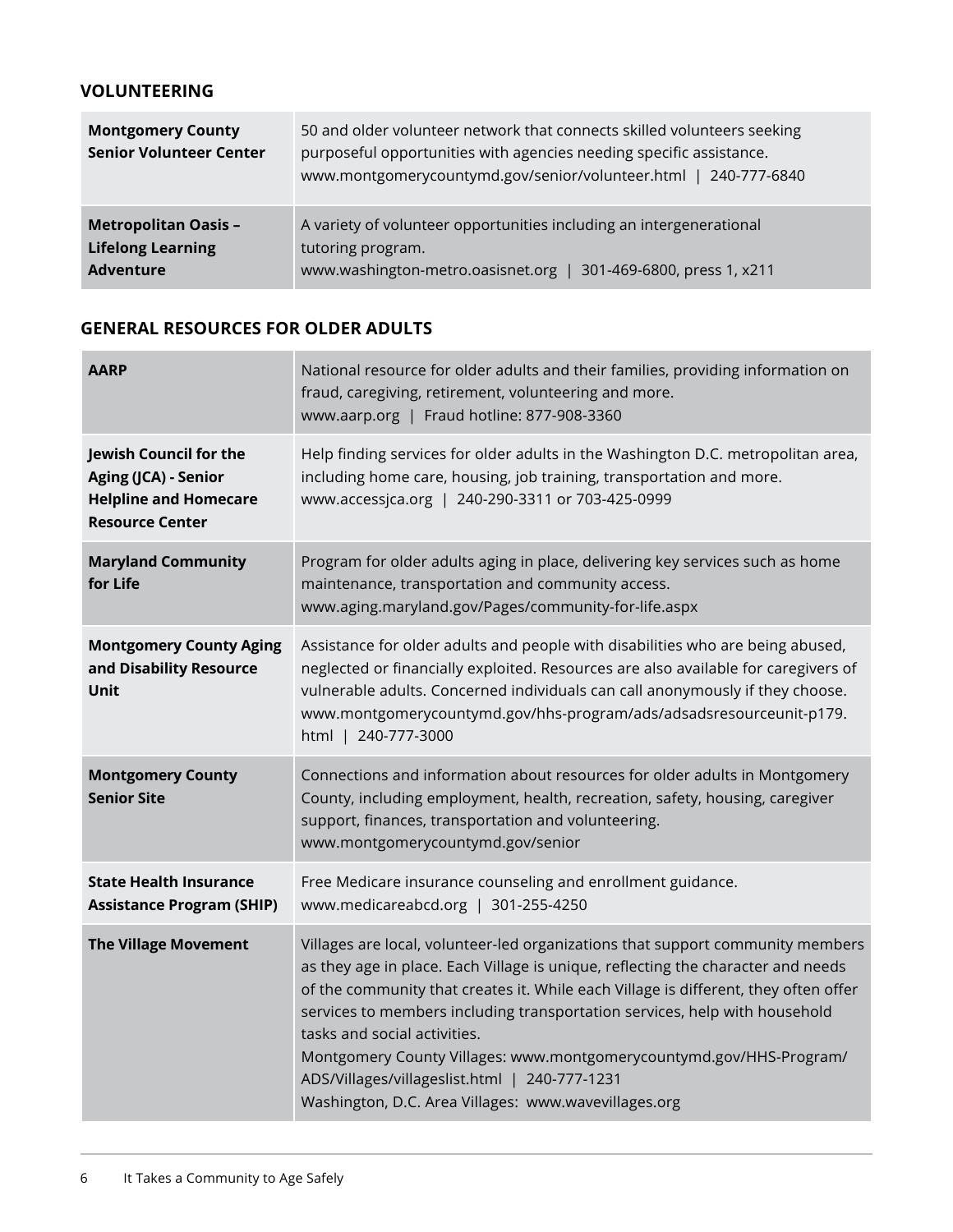#### **CAREGIVING - KNOWING WHEN TO ASK FOR HELP**

A caregiver supports someone who cannot fully care for themselves. A caregiver's responsibility varies depending on the person's needs, ranging from helping with chores a few hours a week to round-the-clock medical support. Caregivers can be family members, spouses, partners, neighbors or paid professionals. Some individuals may have a combination of paid and unpaid caregivers to support their needs.

Caregiving is a big commitment and is often not planned. Care needs can be complex and ongoing. Caregivers may experience stress and financial hardship due to their role as caregivers. They may lack knowledge,

resources and time to adequately provide care. These factors can put the older or vulnerable adult at risk.

It may be time to ask for help, if someone's role as a caregiver has caused:

- A significant lack of sleep
- Changes to eating patterns and health
- Stress, worry, anxiety, depression
- Financial issues/a loss of income
- Conflicts in relationships

If you or someone you know is a caregiver in need of assistance, it is important to reach out for help.

| <b>Alzheimer's Association</b>                               | Help dealing with the challenges of dementia and caregiving, including free                                                                                                                                                                                                                                                     |
|--------------------------------------------------------------|---------------------------------------------------------------------------------------------------------------------------------------------------------------------------------------------------------------------------------------------------------------------------------------------------------------------------------|
| - National Capital Area                                      | education programs, care consultations and support groups.                                                                                                                                                                                                                                                                      |
| <b>Chapter</b>                                               | www.alz.org/nca   24-hour helpline: 1-800-272-3900                                                                                                                                                                                                                                                                              |
| <b>The Arc Montgomery</b><br><b>County</b>                   | Free, short-term respite care. Eligibility: Montgomery County residents that are<br>unpaid, live-in primary caregivers for vulnerable older adults.<br>www.thearcmontgomerycounty.org   301-984-5777 ext.1365                                                                                                                   |
| <b>Holy Cross Health</b><br><b>Caregiver Resource Center</b> | Support, education, healthy aging tips for caregivers.<br>www.holycrosshealth.org/caregivers-resource-center<br>301-754-7152                                                                                                                                                                                                    |
| <b>Metropolitan Oasis-</b>                                   | Free support groups for people living with early stage memory loss and their                                                                                                                                                                                                                                                    |
| <b>Lifelong Learning</b>                                     | care partners.                                                                                                                                                                                                                                                                                                                  |
| <b>Adventure</b>                                             | www.washington-metro.oasisnet.org   301-469-6800, press 1, x211                                                                                                                                                                                                                                                                 |
| <b>Montgomery County</b>                                     | Monthly e-newsletter and blog of practical caregiving supports and resources.                                                                                                                                                                                                                                                   |
| <b>Caregiver Support Program</b>                             | www.montgomerycountymd.gov/senior/caregiver.html                                                                                                                                                                                                                                                                                |
| <b>National Alliance for</b><br><b>Caregiving</b>            | Connections to caregiving and disease specific resources, as well as research<br>and advocacy.<br>www.caregiving.org/resources                                                                                                                                                                                                  |
| <b>Respite Services of</b><br><b>Montgomery County</b>       | Short-term respite care. Eligibility: Montgomery County residents serving as the<br>primary caregiver for a frail older adult, a child or an adult with a disability. Fees<br>are on a sliding scale based on income.<br>www.montgomerycountymd.gov/HHS-Program/Program.aspx?id=ADS/<br>ADSRespiteCare-p235.html   301-816-9647 |
| Suburban Hospital- Cancer                                    | Free, on-going monthly support group.                                                                                                                                                                                                                                                                                           |
| <b>Caregiver Support Group</b>                               | Contact Barbara Doherty at 301-896-6782 or at bdohert4@jhmi.edu                                                                                                                                                                                                                                                                 |

#### **RESOURCES FOR CAREGIVERS**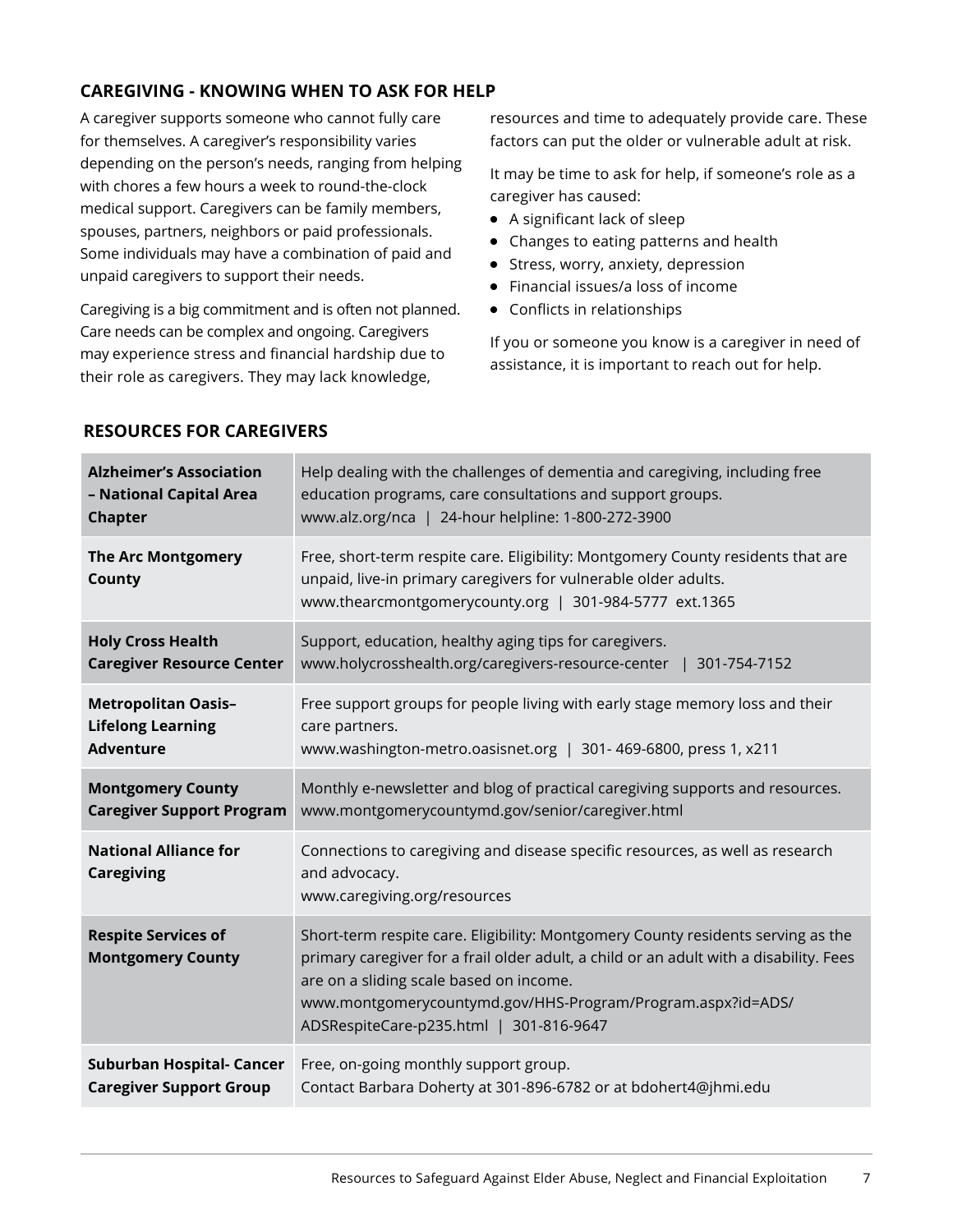### Addressing Abuse, Neglect and Financial Exploitation

#### **RECOGNIZING ABUSE:**

Depending on your personal and professional roles, you may interact closely with older adults in your community and have the ability to detect abuse earlier than others. When everyone knows the warning signs of abuse and how to report, older adults can receive services and reach safety much sooner.

Knowing the warning signs of elder abuse is essential for early intervention. Consider whether the older or vulnerable adult:

- **.** Is fearful of their caregiver or someone in their life.
- Is isolated or lonely, not able to participate in their usual social activities and/or prevented from interacting with people privately.
- $\bullet$  Is emotionally distressed, such as crying, agitation, depression, anxiety.
- Exhibits poor hygiene, such as soiled clothing or offensive body odor.
- Exhibits unexplained bruises, burns, cuts or welts.
- **.** Is very worried about money—unable to pay for their daily living expenses and/or they are in debt and they aren't sure why.

#### **BARRIERS TO REACHING HELP AND REPORTING ABUSE:**

Elder abuse is an extremely underreported issue. One reason is older adults face many barriers to reaching help and reporting the abuse they experience.

**• The older adult may not know this treatment is abusive:** Many people learn about relationships from those in their family and community. Unfortunately, those aren't always healthy or respectful models. Therefore, the older adult might not recognize these behaviors as signs of abuse.

- **Fear:** The older adult might be afraid of retaliation from the person hurting them or others in the family.
- **Shame:** Unfortunately, victims of all ages experience shame and stigma. This shame may be enhanced for older adults who are harmed by adult children or grandchildren.
- **Dependency:** The older adult may be dependent on the person hurting them. Their abuser may be their main caregiver, and they may fear that by reporting the abuse they will lose that help.
- **Worried about the abuser:** The older adult may want the abuse to stop but still deeply care for the person hurting them. They may worry that the person will be punished or taken away if they report.
- **Cognitive impairment:** If the older adult has a cognitive impairment, they may not be able to express what is happening to them. Additionally, the reports of those with cognitive impairments may be ignored or dismissed.

#### **HOW CAN YOU HELP TO REDUCE THESE BARRIERS?**

If you have reason to believe that an older or vulnerable adult is experiencing abuse, neglect or financial exploitation, the most important thing you can do is to be supportive and empathetic. Having this conversation is sometimes difficult. Regardless, if you suspect that an older or vulnerable adult is being abused or mistreated, you should call Adult Protective Services (APS) to discuss your concerns.

Here are some tips and recommendation for this conversation:

**Be in a safe place:** Safety means different things to different people, but find a private location where the person feels comfortable. Avoid talking when the person's family members or caregivers are present, as the older adult may not feel comfortable disclosing abuse in the presence of others.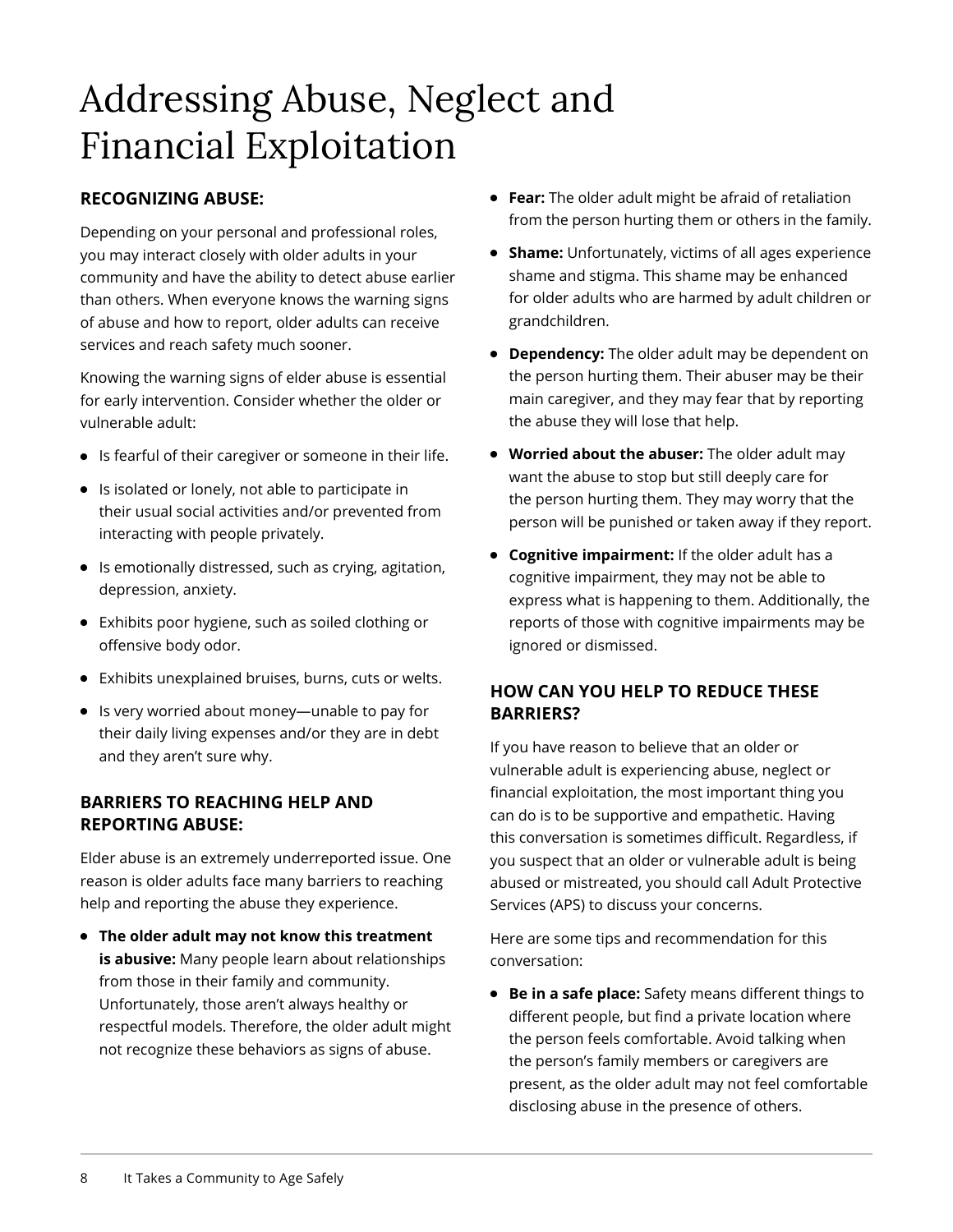- **Be non-judgmental:** Unfortunately, many victims of abuse feel shame and embarrassment about their experiences. Never place blame on the person for choices they have made. It is also important to remember that most abuse is committed by a close family member or loved one. The older adult might still love and deeply care for the person hurting them. Try not to add your own judgments or feelings to the situation.
- **Believe them:** When someone begins telling you their story, it is critical to let them know that you believe them. Many victims remain silent because they fear that they will not be believed. Additionally, do not discount the reports of individuals with dementia or other impairments.
- **Remember there is no 'right' way to react to abuse:** Everyone reacts differently to traumatic experiences. Some people cry. Others are angry and frustrated. Some want to share all the details of their experience. Others are quiet and withdrawn.
- **Let them know the abuse is not their fault:** Abusers often blame victims for the abuse or minimize their experiences. It is important to let the person know that they have the right not to be mistreated.
- **Remember your role:** It is not your job to investigate the case. If someone discloses abuse to you, you should report it to the police or Adult Protective Services (APS).

#### **REPORTING**

You should call Adult Protective Services (APS) if you are concerned that an older or vulnerable adult:

- Is no longer able to provide for their own physical and mental health needs.
- Is being mistreated, harmed, neglected or financially exploited.
- Is at risk because they and/or their caregiver need additional services.

There are times when you may feel conflicted about reporting. You may be concerned about someone's welfare but may also be hesitant about taking action for fear of putting your personal relationships at risk. It is important to know that when reporting, you will not be required to disclose your name; you can report anonymously. Adult Protective Services (APS) will always keep your identity confidential and never share who made the report.

#### **WHAT WILL ADULT PROTECTIVE SERVICES DO?**

When making a referral to Adult Protective Services (APS), you will be asked some information about the person you are concerned about, such as basic demographic information and the reason for your concern. Adult Protective Services (APS) will assess the case and decide the best next steps to assist the older or vulnerable adult. Adult Protective Services (APS) can arrange for counseling, medical services, legal services and emergency placement.

| <b>Montgomery County</b>                    | www.montgomerycountymd.gov/hhs-program/ads/adsadultprotectsvcs-p176.html<br>240-777-3000    |
|---------------------------------------------|---------------------------------------------------------------------------------------------|
| <b>Other Counties in</b><br><b>Maryland</b> | www.dhs.maryland.gov/office-of-adult-services/adult-protective-services<br>1-800-332-6347   |
| <b>Washington, D.C.</b>                     | dhs.dc.gov/service/adult-protective-services-mandatory-reporters<br>202-541-3950            |
| <b>Northern Virginia</b>                    | www.fairfaxcounty.gov/familyservices/older-adults/adult-protective-services<br>703-324-7450 |

#### **ADULT PROTECTIVE SERVICES (APS)**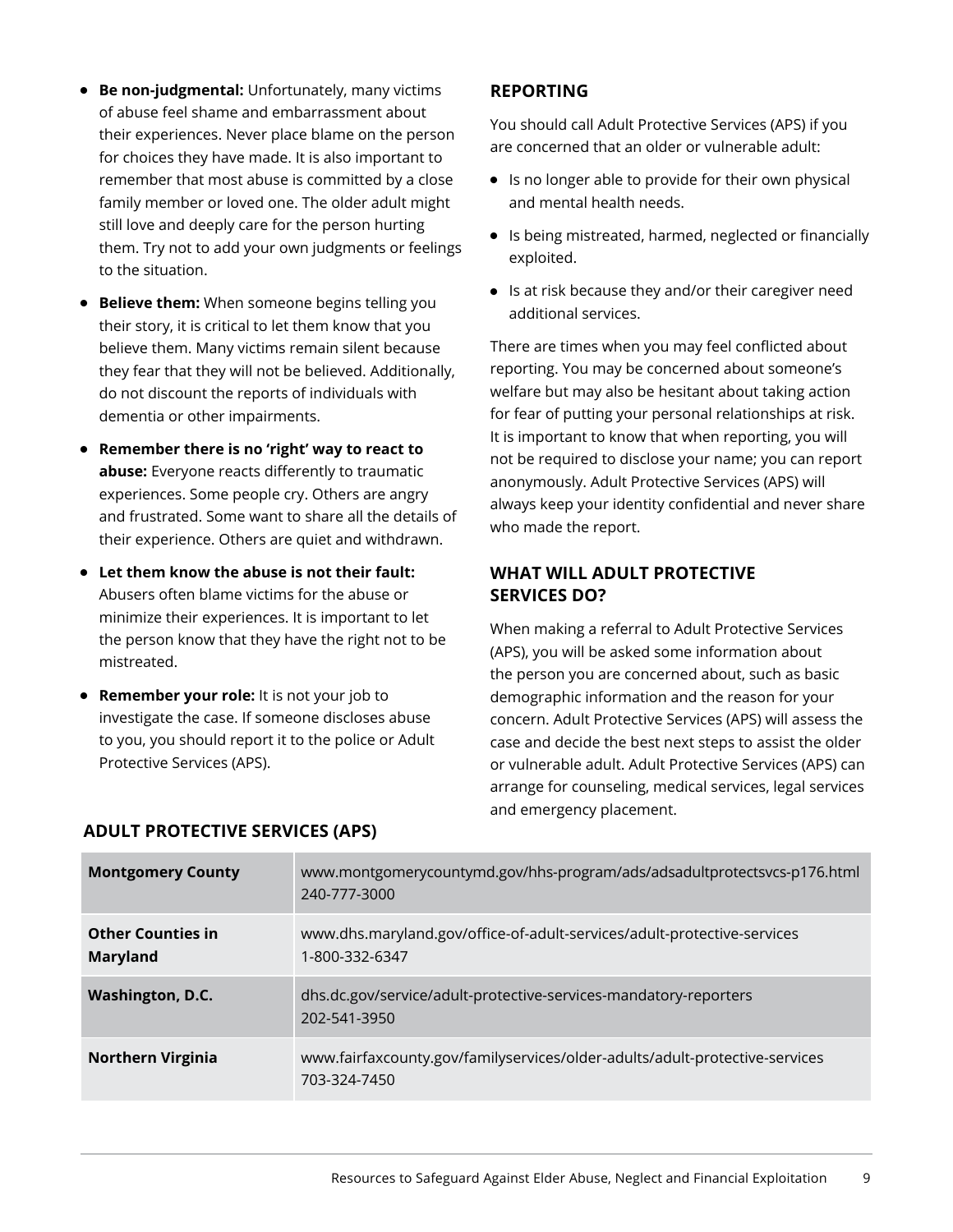#### **RESOURCES FOR SURVIVORS OF DOMESTIC VIOLENCE AND SEXUAL ASSAULT**

| <b>National Domestic</b><br><b>Violence Hotline (NDVH)</b>                                           | National confidential hotline for those experiencing domestic violence provides<br>resources, information and emotional support.<br>www.thehotline.org   Free, 24-hour hotline: 1-800-799-7233                                                                                                                                                                                 |
|------------------------------------------------------------------------------------------------------|--------------------------------------------------------------------------------------------------------------------------------------------------------------------------------------------------------------------------------------------------------------------------------------------------------------------------------------------------------------------------------|
| <b>Maryland Coalition</b><br><b>Against Sexual Assault</b><br>(MCASA)                                | State sexual assault coalition, which can provide connections to local resources<br>and support.<br>www.mcasa.org   800-983-7273                                                                                                                                                                                                                                               |
| <b>Maryland Network</b><br><b>Against Domestic Violence</b><br>(MNADV)                               | State domestic violence coalition, which can provide connections to local<br>resources and support.<br>www.mnadv.org<br>Monday - Friday from 9 a.m.-5 p.m. 1-800-MD-HELPS (1-800-694-9511)                                                                                                                                                                                     |
| <b>Montgomery County</b><br><b>Family Justice Center</b>                                             | Free services for victims of domestic violence, including: an initial needs assessment,<br>assistance in obtaining a protective order, legal services, emergency services,<br>counseling and investigative services.<br>www.montgomerycountymd.gov/fjc   240-773-0444                                                                                                          |
| <b>Montgomery County</b><br><b>Abused Persons Program</b>                                            | Walk-in services for survivors of domestic violence, including victim assistance<br>services and counseling. Eligibility: Montgomery County residents. Victim<br>assistance services are free. Counseling fees are on sliding scale based on income.<br>www.montgomerycountymd.gov/hhs-program/bhcs/bhcsabusedperson-p207.html<br>240-777-4195                                 |
| <b>Montgomery County</b><br><b>Victim Assistance and</b><br><b>Sexual Assault Program</b><br>(VASAP) | Assistance for victims of sexual assault and other crimes, including referrals,<br>advocacy, counseling and compensation services. Offers support groups,<br>including a group for parents abused by adult children. Eligibility: Montgomery<br>County residents.<br>www.montgomerycountymd.gov/hhs-program/bhcs/vasap/vasapindex.html<br>24-hour crisis hotline: 240-777-4357 |
| <b>AYUDA</b>                                                                                         | Legal services, social services and language services for all immigrants<br>experiencing domestic violence.<br>www.ayuda.com   240-594-0600                                                                                                                                                                                                                                    |
| <b>Jewish Coalition Against</b><br><b>Domestic Abuse (JCADA)</b>                                     | Free services to victims of trauma and power-based violence including counseling,<br>legal services and victim advocacy.<br>www.jcada.org   Free, confidential helpline Monday - Friday:<br>1-877-88-JCADA (1-877-885-2232)                                                                                                                                                    |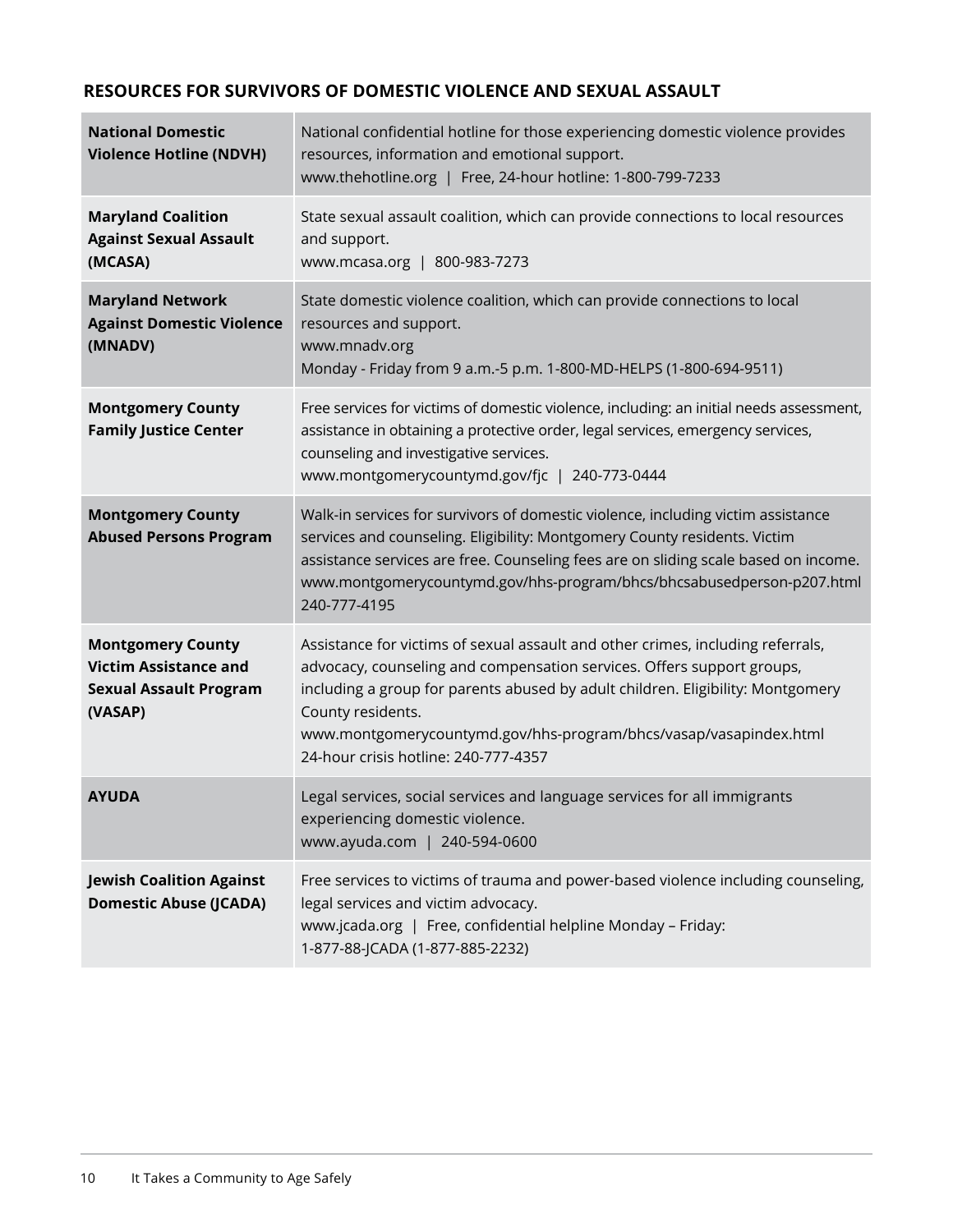### Resources to Meet Basic Needs

#### **HOUSING RESOURCES**

| <b>Housing Opportunites</b><br><b>Commission (HOC) of</b><br><b>Montgomery County</b> | Affordable housing and support services to low and moderate income families<br>and individuals in Montgomery County.<br>www.hocmc.org   240-627-9400                                                                                            |
|---------------------------------------------------------------------------------------|-------------------------------------------------------------------------------------------------------------------------------------------------------------------------------------------------------------------------------------------------|
| <b>Housing Unlimited</b>                                                              | Affordable, independent housing for adults in mental health recovery.<br>www.housingunlimited.org   301-592-9314                                                                                                                                |
| <b>Interfaith Works</b>                                                               | An interfaith coalition-serving individuals in Montgomery County that are low-<br>income or homeless. Programs include a clothing center, emergency assistance,<br>housing services and vocational services.<br>www.iworksmc.org   301-762-8682 |
| <b>Jewish Foundation for</b><br><b>Group Homes</b>                                    | Social and housing programs for adults living with learning, developmental<br>and intellectual disabilities.<br>www.jfgh.org/social-programs   240-283-6000                                                                                     |

#### **NUTRITION AND FOOD RESOURCES**

| <b>Food and Friends</b>                                       | Meals, groceries and nutrition counseling to people with life-challenging illnesses.<br>Determination of eligibility is entirely health-based, no requirements for income<br>or insurance coverage.<br>www.foodandfriends.org   202-269-2277                                  |
|---------------------------------------------------------------|-------------------------------------------------------------------------------------------------------------------------------------------------------------------------------------------------------------------------------------------------------------------------------|
| <b>Manna Food Center</b>                                      | Mobile food pantries, a farm to food bank, nutritional education and more for<br>those experiencing food insecurity.<br>www.mannafood.org   301-424-1130                                                                                                                      |
| <b>Montgomery County</b><br><b>Senior Nutrition Hotline</b>   | Information from a registered dietitian about nutrition, health, food and diet<br>concerns. The Hotline is available Wednesdays, 9-11 a.m.<br>www.montgomerycountymd.gov/HHS-Program/Program.aspx?id=ADS/<br>ADSSeniorNutr-p190.html   240-777-1100                           |
| <b>Montgomery County -</b><br><b>Senior Nutrition Program</b> | Hot meals at lunchtime at eight senior centers across the county. Donations<br>requested but not required. Referrals are also provided for home delivered<br>meal services.<br>www.montgomerycountymd.gov/rec/activitiesandprograms/seniors/nutrition.<br>html   240-777-3810 |
| <b>Nourish Now</b>                                            | Food bank open to the public. Appointments are required.<br>www.nourishnow.org   301-330-0222                                                                                                                                                                                 |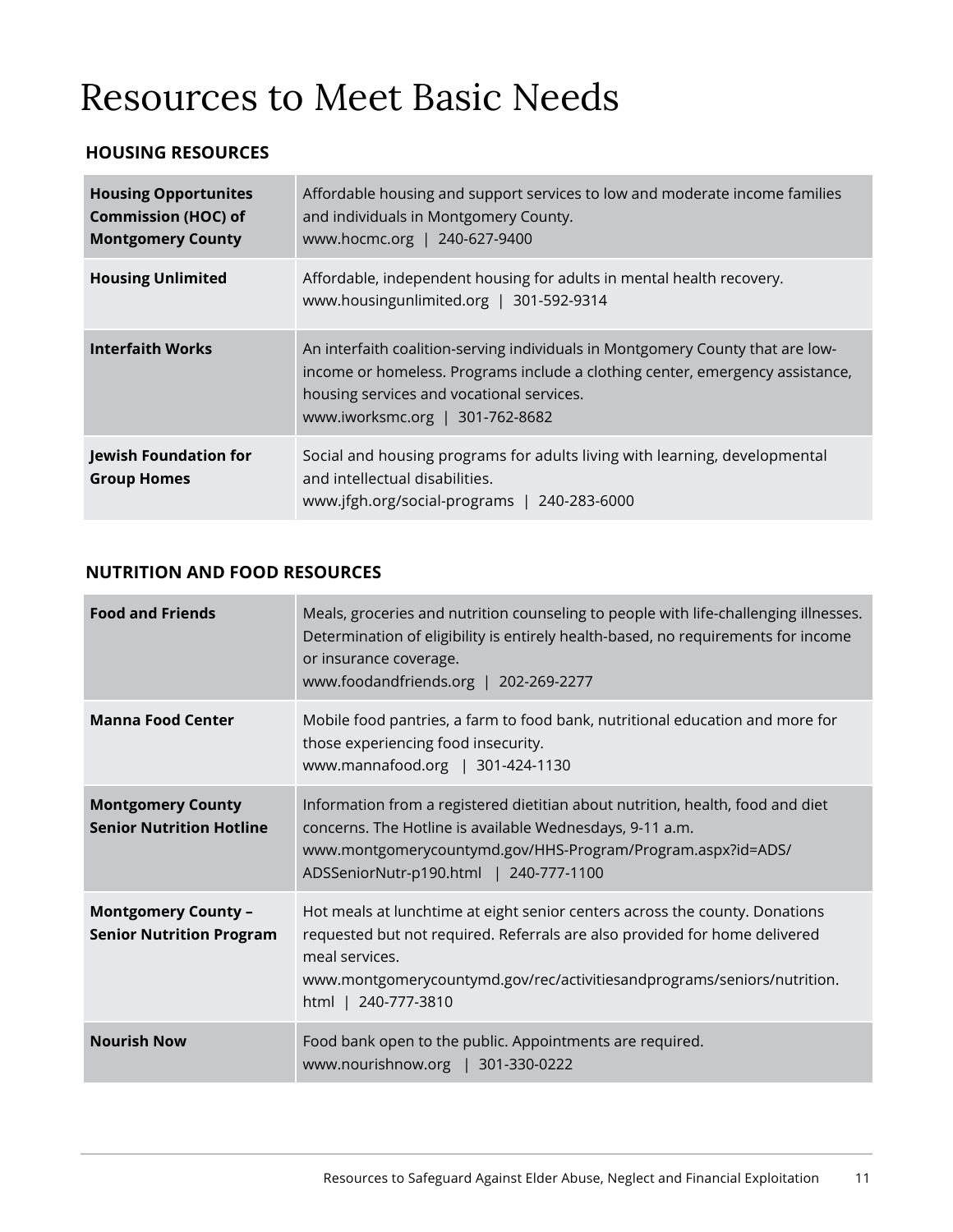### Mental Health and Wellness Resources

#### **GENERAL MENTAL HEALTH RESOURCES**

| <b>Adventist Counseling</b>                                                             | Mental health treatment including individual and family therapy, education and<br>medication management. Contact your insurance provider about individual coverage.<br>www.adventisthealthcare.com/services/mental-health/counseling-therapy<br>1-800-204-8600                                                                                                                                                      |
|-----------------------------------------------------------------------------------------|---------------------------------------------------------------------------------------------------------------------------------------------------------------------------------------------------------------------------------------------------------------------------------------------------------------------------------------------------------------------------------------------------------------------|
| <b>Affiliated Santé Group</b>                                                           | Free services in English and Spanish, including in-home therapy, family therapy,<br>support groups and mental health support for caregivers. Eligibility: Montgomery<br>County residents that are at least 60 years old and homebound.<br>www.thesantegroup.org   301-572-6585 ext. 2190                                                                                                                            |
| <b>Aspire Counseling</b>                                                                | Office and community-based therapy and support groups for older adults.<br>Eligibility: Montgomery County residents. Medicare accepted. Contact your<br>insurance provider about individual coverage.<br>www.we-aspire.org   301-978-9750                                                                                                                                                                           |
| EveryMind                                                                               | Individual and family counseling provided in a community-based setting.<br>Eligibility: Clients must be low-income, uninsured and newly arrived Spanish<br>and French-speaking immigrants living in Montgomery County. Services are also<br>available for individuals with Medicaid.<br>www.every-mind.org   301-424-0656                                                                                           |
| <b>Jewish Social Services</b><br><b>Agency (JSSA)</b>                                   | Office and home-based counseling services designed to assist older adults in<br>maintaining their independence. Geriatric care managers are also available to<br>assist older adults and their families with a wide range of services, including:<br>managing medical appointments, home repair coordination, monitoring home<br>care services and safety concerns.<br>www.jssa.org/get-help/seniors   301-816-2633 |
| <b>MedStar Montgomery</b><br><b>Medical Center- Senior</b><br><b>Outpatient Program</b> | A therapeutic and educational group for adults 65 and older with mood, thought<br>and anxiety disorders. Contact your insurance provider about individual coverage.<br>www.medstarmontgomery.org/our-services/behavioral-health/treatments<br>24-hour crisis line: 301-774-8888   Evaluation Center: 301-774-8800                                                                                                   |
| <b>Montgomery County -</b><br><b>Adult Behavioral Services</b>                          | Outpatient mental health program, including individual and group therapy and<br>case management. Private insurance not accepted. Accepts Maryland Medical<br>Assistance, PAC and Medicare. Clients won't be turned away due to inability to pay.<br>www.montgomerycountymd.gov/HHS-Program/Program.aspx?id=BHCS/<br>BHCSAdultmentalhealth-p321.html   240-777-1770                                                  |
| <b>National Alliance on</b><br><b>Mental Illness (NAMI)</b>                             | Peer-led education and support programs for those affected by serious mental<br>illnesses. www.namimd.org   1-877-878-2371                                                                                                                                                                                                                                                                                          |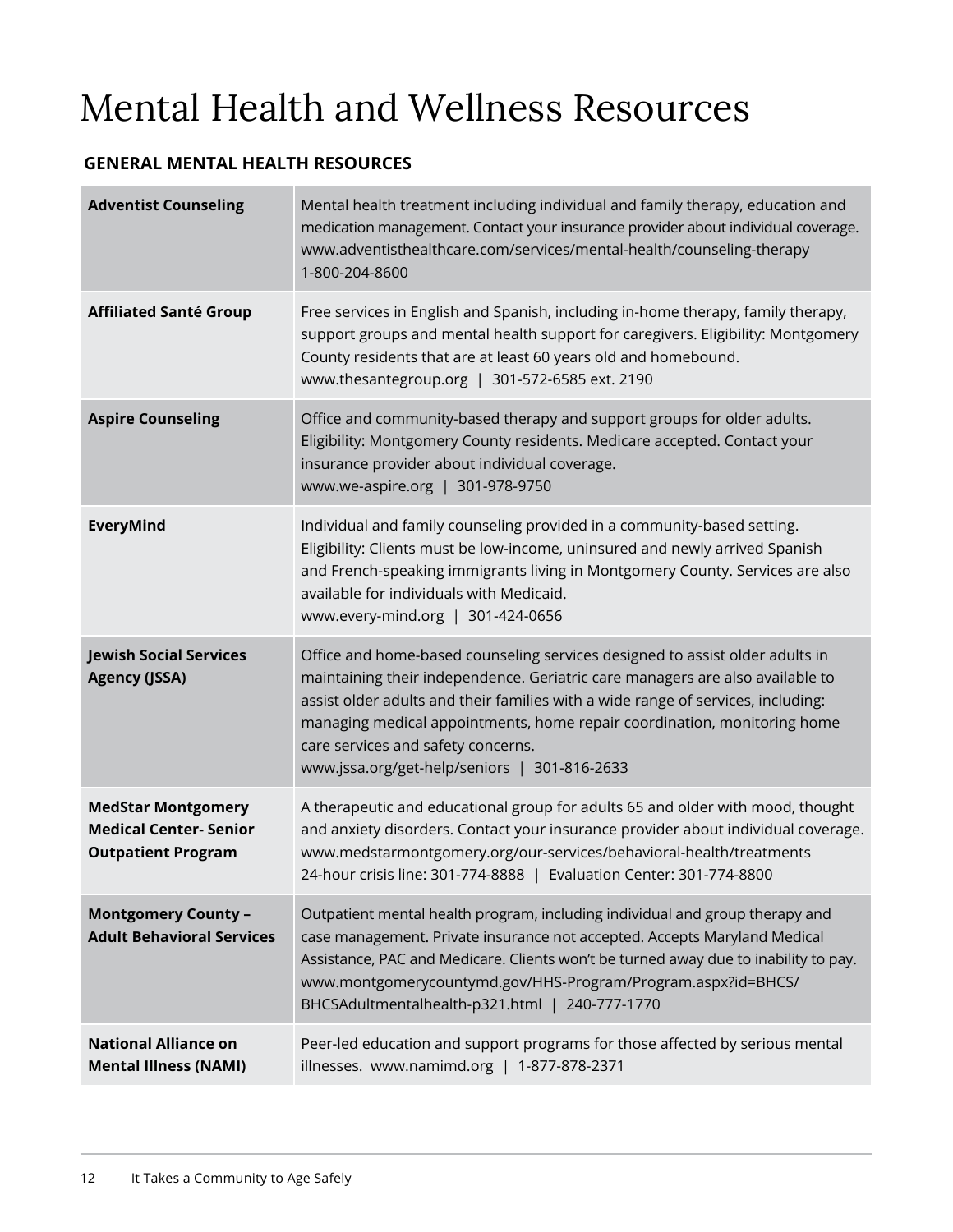#### **MENTAL HEALTH RESOURCES** *(continued)*

| On Our Own of<br><b>Montgomery County</b> | Peer support services for individuals experiencing mental health challenges.<br>Annual fee charged.<br>www.ooomc.org   240-683-5555                                                     |
|-------------------------------------------|-----------------------------------------------------------------------------------------------------------------------------------------------------------------------------------------|
| <b>The Pro Bono Counseling</b><br>Project | Individual, couples and family therapy for those experiencing stress, anxiety,<br>sadness, grief, transition, relationship issues and more.<br>www.probonocounseling.org   410-825-1001 |

#### **ARE YOU CONCERNED ABOUT YOUR ALCOHOL OR DRUG USE?**

Has your substance use stopped you from fulfilling responsibilities? Has your substance use caused issues in your relationships? Are you increasingly using alcohol or drugs to feel better?

#### **SUBSTANCE ABUSE TREATMENT RESOURCES**

| <b>Alcoholics Anonymous</b>                        | Free, anonymous peer support to address alcohol abuse.<br>www.marylandaa.org                                                                                                                                                                            |
|----------------------------------------------------|---------------------------------------------------------------------------------------------------------------------------------------------------------------------------------------------------------------------------------------------------------|
| <b>Adventist Healthcare</b>                        | Counseling to address substance use and help finding alternative coping methods.<br>Contact your insurance provider about individual coverage.<br>www.adventisthealthcare.com/services/mental-health/substance-abuse-treatment<br>1-800-204-8600        |
| <b>MedStar Montgomery</b><br><b>Medical Clinic</b> | Inpatient and outpatient addiction treatment services. Contact your insurance<br>provider about individual coverage.<br>www.medstarmontgomery.org/our-services/behavioral-health<br>24-hour crisis line: 301-774-8888   Evaluation Center: 301-774-8800 |
| <b>Narcotics Anonymous</b>                         | Free, anonymous peer support to address substance abuse.<br>www.cprna.org/our-areas/info/montgomery-area                                                                                                                                                |

#### **ARE YOU CONCERNED ABOUT YOUR GAMBLING?**

Is your gambling causing financial problems? Have you lied to loved ones about your gambling? Has gambling become a way to calm your nerves, feel better or reduce loneliness?

#### **PROBLEM GAMBLING TREATMENT RESOURCES**

| <b>Gamblers Anonymous</b>  | Free, anonymous peer support for issues related to gambling.<br>www.gamblersanonymous.org/ga   855-222-5542 |
|----------------------------|-------------------------------------------------------------------------------------------------------------|
| <b>Maryland Council on</b> | Free 24-hour helpline providing support and referrals.                                                      |
| <b>Problem Gambling</b>    | www.mdproblemgambling.com/getting-help   1-800-GAMBLER (1-800-426-2537)                                     |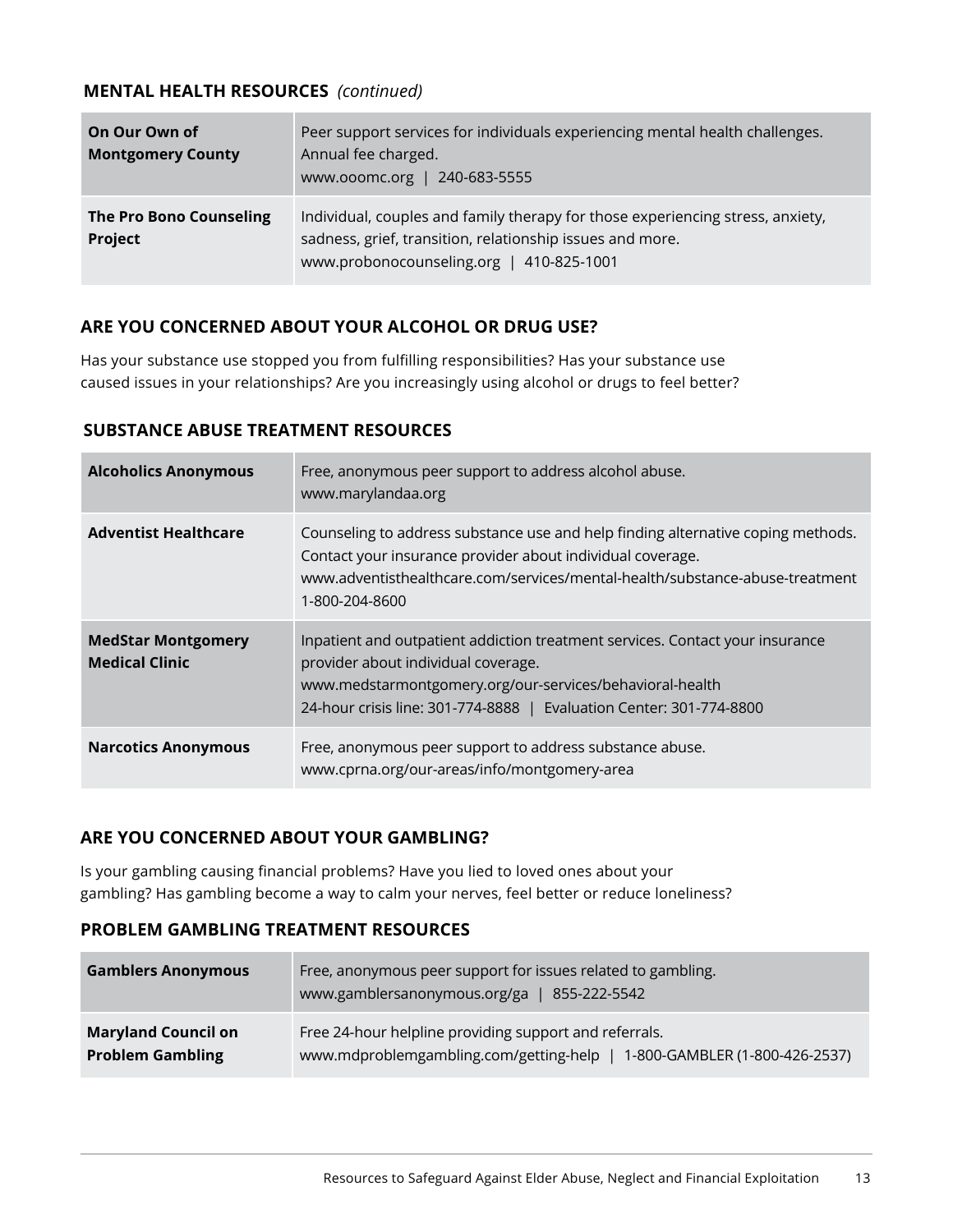#### **PROBLEM GAMBLING TREATMENT RESOURCES** *(continued)*

| <b>MedStar Montgomery</b><br><b>Medical Clinic</b> | Inpatient and outpatient addiction treatment services. Contact your insurance<br>provider about individual coverage.<br>www.medstarmontgomery.org/our-services/behavioral-health<br>24-hour crisis line: 301-774-8888   Evaluation Center: 301-774-8800 |
|----------------------------------------------------|---------------------------------------------------------------------------------------------------------------------------------------------------------------------------------------------------------------------------------------------------------|
| <b>National Problem</b>                            | Free 24-hour helpline for those worried about their gambling.                                                                                                                                                                                           |
| <b>Gambling Helpline</b>                           | www.ncpgambling.org/state/maryland   1-800-522-4700                                                                                                                                                                                                     |

#### **ARE YOU HAVING TROUBLE WITH HOARDING?**

Is it extremely difficult for you to throw things away? Do you have trouble keeping your home safe/clean due to clutter? Have you experienced relationship/social issues due to a buildup of items?

#### **HOARDING TREATMENT RESOURCES**

| <b>Children of Hoarders, Inc.</b>                      | A non-profit organization run by children of hoarders for children of hoarders,<br>dedicated to raising awareness and sharing resources.<br>www.childrenofhoarders.com                                                |
|--------------------------------------------------------|-----------------------------------------------------------------------------------------------------------------------------------------------------------------------------------------------------------------------|
| <b>Clutterers Anonymous</b>                            | Free, peer to peer support for individuals struggling with hoarding.<br>www.clutterersanonymous.org   866-402-6685                                                                                                    |
| <b>Gaithersburg Hoarding</b><br><b>Task Force</b>      | Assistance and support to individuals and their families to help manage their<br>hoarding and remain safely in their homes.<br>www.gaithersburgmd.gov/services/community-services/hoarding-task-force<br>301-258-6395 |
| <b>Resource List for Hoarding</b><br><b>Situations</b> | www.gaithersburgmd.gov/Home/ShowDocument?id=3022                                                                                                                                                                      |

#### **HOSPICE AND BEREAVEMENT SERVICES**

| <b>CaringMatters</b>                           | Community-based, non-medical hospice services including respite, companionship,<br>emotional support, errands, bereavement support groups and meal preparation.<br>Eligibility: Montgomery County resident.<br>www.caringmatters.org   301-990-0854                |
|------------------------------------------------|--------------------------------------------------------------------------------------------------------------------------------------------------------------------------------------------------------------------------------------------------------------------|
| <b>Jewish Social Services</b><br>Agency (JSSA) | Community-based medical and support hospice services, including care<br>coordination, pain management, nutritional advice and emotional support.<br>Bereavement support offered following the loss of a loved one.<br>www.jssa.org/get-help/hospice   301-816-2676 |
| <b>Montgomery Hospice</b>                      | Community and facility-based medical and support hospice services. Free<br>bereavement services for Montgomery County residents, including support groups<br>and workshops.<br>www.montgomeryhospice.org   301-921-4400                                            |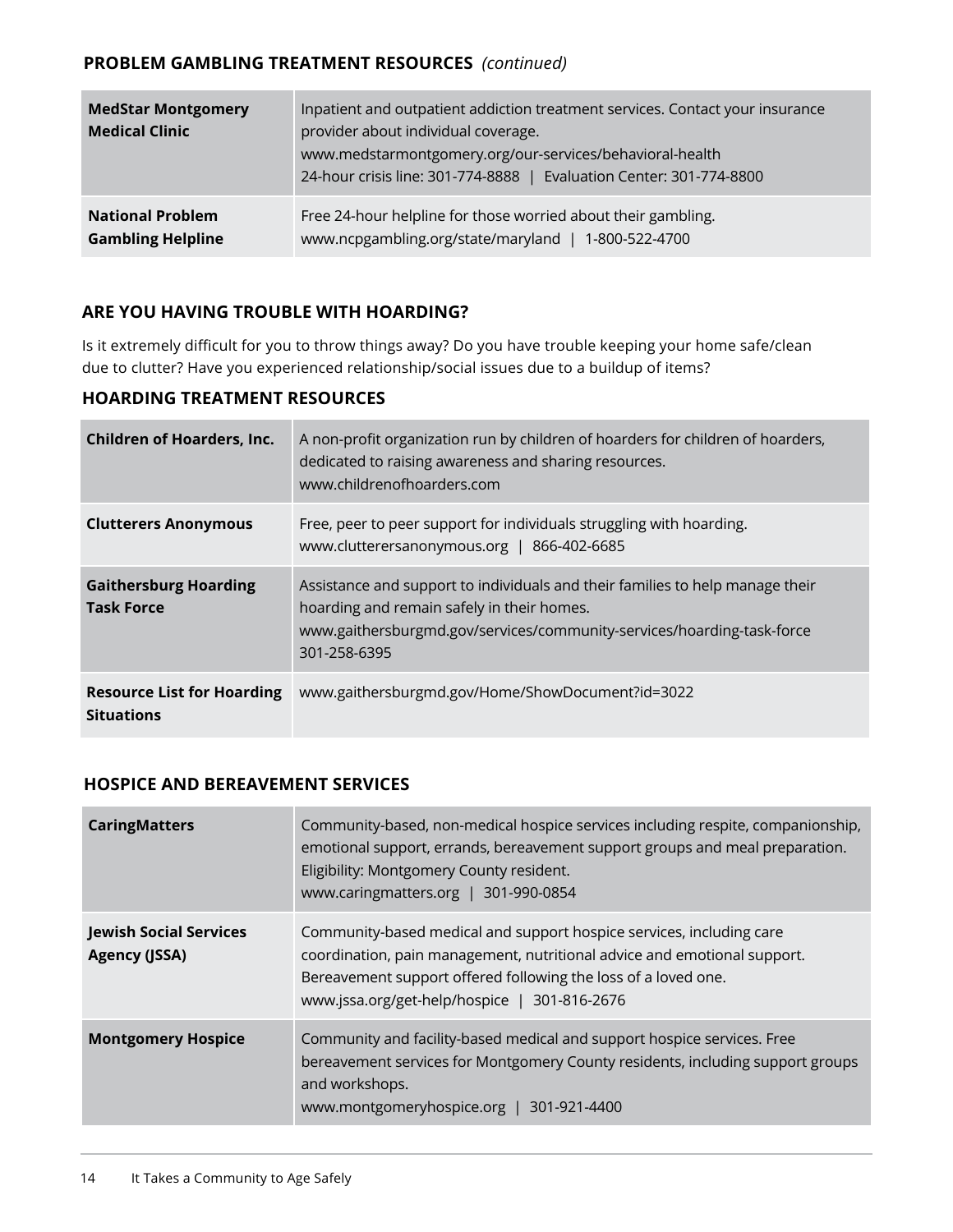### Resource for Specific Groups

#### **RESOURCES FOR THE AFRICAN AMERICAN AND CARRIBEAN COMMUNITY**

| <b>African American Health</b><br><b>Initiative</b>                                    | An initiative to eliminate health disparities and improve the quality of life<br>for African Americans and people of African descent, with specific focuses on<br>heart health, diabetes, cancer, STIs/HIV, mental health and oral health.<br>www.aahpmontgomerycounty.org   240-777-1833 |
|----------------------------------------------------------------------------------------|-------------------------------------------------------------------------------------------------------------------------------------------------------------------------------------------------------------------------------------------------------------------------------------------|
| <b>African and Caribbean</b><br><b>Immigration and Social</b><br>Services (ACISS) Inc. | Comprehensive immigration and related social services to underserved<br>immigrants.<br>www.acissinc.org   240-893-1160                                                                                                                                                                    |
| <b>Ethiopian Community</b><br><b>Center in Maryland</b>                                | Community services for the Ethiopian community, including employment,<br>health and education.<br>www.ethioccmd.org   240-839-7805                                                                                                                                                        |

#### **RESOURCES FOR THE ASIAN AMERICAN COMMUNITY**

| <b>Asian American Health</b><br><b>Initiative</b>                         | An initiative to improve the health and wellness of Asian Americans,<br>including health education, language interpretation for patients and resource<br>connections.<br>www.aahiinfo.org   240-777-4517                                                               |
|---------------------------------------------------------------------------|------------------------------------------------------------------------------------------------------------------------------------------------------------------------------------------------------------------------------------------------------------------------|
| <b>Asian/Pacific Islander</b>                                             | Free and confidential services, in over 20 Asian/Pacific Islander languages, for                                                                                                                                                                                       |
| <b>Domestic Violence</b>                                                  | survivors of sexual and domestic violence.                                                                                                                                                                                                                             |
| <b>Resource Project (DVRP)</b>                                            | www.dvrp.org   Helpline: 202-833-2233                                                                                                                                                                                                                                  |
| <b>ASHA for Women</b>                                                     | Empowerment and support for South Asian women experiencing domestic<br>violence and elder abuse.<br>www.ashaforwomen.org   Senior & Caregivers Helpline: 1-833-999-9080                                                                                                |
| <b>Association of Vietnamese</b>                                          | Education, advocacy and direct services for the Vietnamese community.                                                                                                                                                                                                  |
| <b>Americans</b>                                                          | www.avaus.org   301-588-6862                                                                                                                                                                                                                                           |
| <b>Chinese American Senior</b>                                            | Services and social activities for Chinese American older adults.                                                                                                                                                                                                      |
| <b>Services Association</b>                                               | www.cassaseniors.org   301-679-3308                                                                                                                                                                                                                                    |
| <b>CCACC Adult Day</b>                                                    | Adult day healthcare center serving the Chinese American community.                                                                                                                                                                                                    |
| <b>Healthcare Center</b>                                                  | www.ccaccadultdaycare.org   301-820-7200                                                                                                                                                                                                                               |
| <b>Korean Community</b><br><b>Service Center of Greater</b><br>Washington | Services for survivors of domestic violence, including case management,<br>counseling and legal assistance. They also offer a senior academy, offering<br>continuing education for older adults.<br>www.kcscgw.org   24-hour domestic violence hotline: 1-888-987-4561 |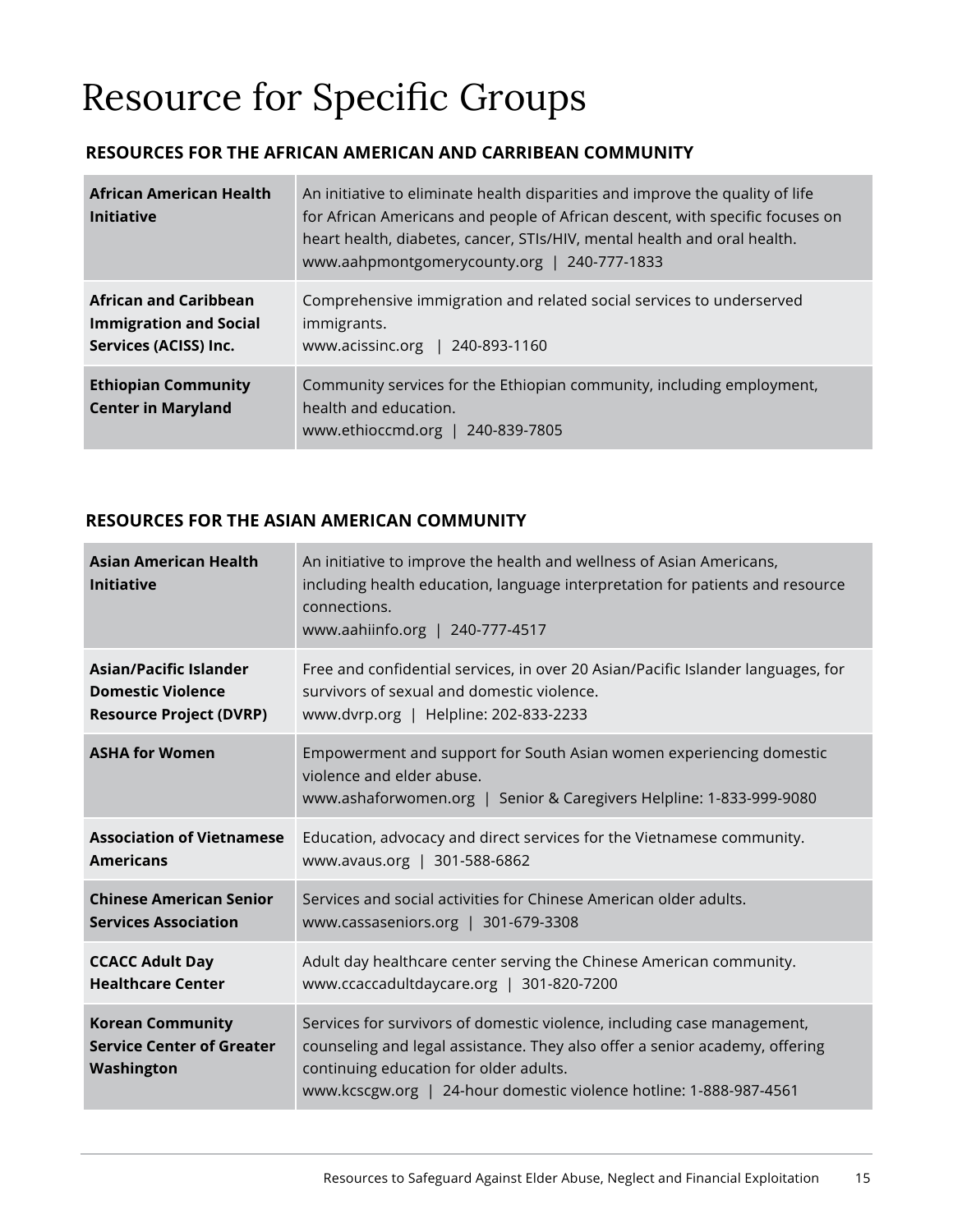#### **RESOURCES FOR THE ASIAN AMERICAN COMMUNITY** *(continued)*

| <b>Korean Society of</b>               | Programs and direct services for the Korean community in Maryland.                                                                                     |
|----------------------------------------|--------------------------------------------------------------------------------------------------------------------------------------------------------|
| <b>Maryland</b>                        | www.koreanmd.org   410-772-5393                                                                                                                        |
| Vietnamese American<br><b>Services</b> | Programs and services for the Vietnamese community, including friendly visitor<br>programs for isolated older adults.<br>www.vasusa.org   301-646-5852 |
| <b>Vietnamese Literacy and</b>         | Social activities and training that work to embrace Vietnamese American culture.                                                                       |
| <b>Artistic Club</b>                   | www.vnlac.org   240-688-2024                                                                                                                           |

#### **RESOURCES FOR THE LATINO/A COMMUNITY**

| <b>CASA de Maryland</b>         | Adult education, health services, legal services, citizenship services and financial<br>education for the Latino and immigrant community.<br>www.wearecasa.org |
|---------------------------------|----------------------------------------------------------------------------------------------------------------------------------------------------------------|
| <b>Latino Health Initiative</b> | An initiative to improve the quality of life for Latinos, including resources<br>referrals and healthcare navigators.<br>www.lhiinfo.org/en   240-777-3221     |

#### **RESOURCES RELATED TO FAITH**

| <b>American Muslim Senior</b><br><b>Society</b>                                                                   | Education and community dialogues promoting the health and wellness of<br>caregivers and older adults in the Muslim community, including a Halal Meals<br>on Wheels Program and Health and Long-Term Care Outreach Ambassadors<br>Program, which is dedicated to diverse, isolated, under-served, older adults<br>and caregivers to essential services and resources.<br>www.amssmd.org |
|-------------------------------------------------------------------------------------------------------------------|-----------------------------------------------------------------------------------------------------------------------------------------------------------------------------------------------------------------------------------------------------------------------------------------------------------------------------------------------------------------------------------------|
| <b>Muslim Community Center</b>                                                                                    | Supportive services for the Muslim community, including a senior program.<br>The senior program offers friendly visiting services, respite care, transportation<br>assistance, a food pantry, referral services and more.<br>www.mccmd.org   301-384-3454                                                                                                                               |
| <b>Peaceful Families Project</b>                                                                                  | Community education and resource referrals to address all forms of violence<br>within Muslim families.<br>www.peacefulfamilies.org   540-324-8818                                                                                                                                                                                                                                       |
| <b>Safe Havens Interfaith</b><br><b>Partnership Against</b><br><b>Domestic Violence and</b><br><b>Elder Abuse</b> | A national interfaith organization that provides resources and training to<br>professionals in faith communities serving survivors of domestic violence and<br>elder abuse.<br>www.interfaithpartners.org   617-951-3980                                                                                                                                                                |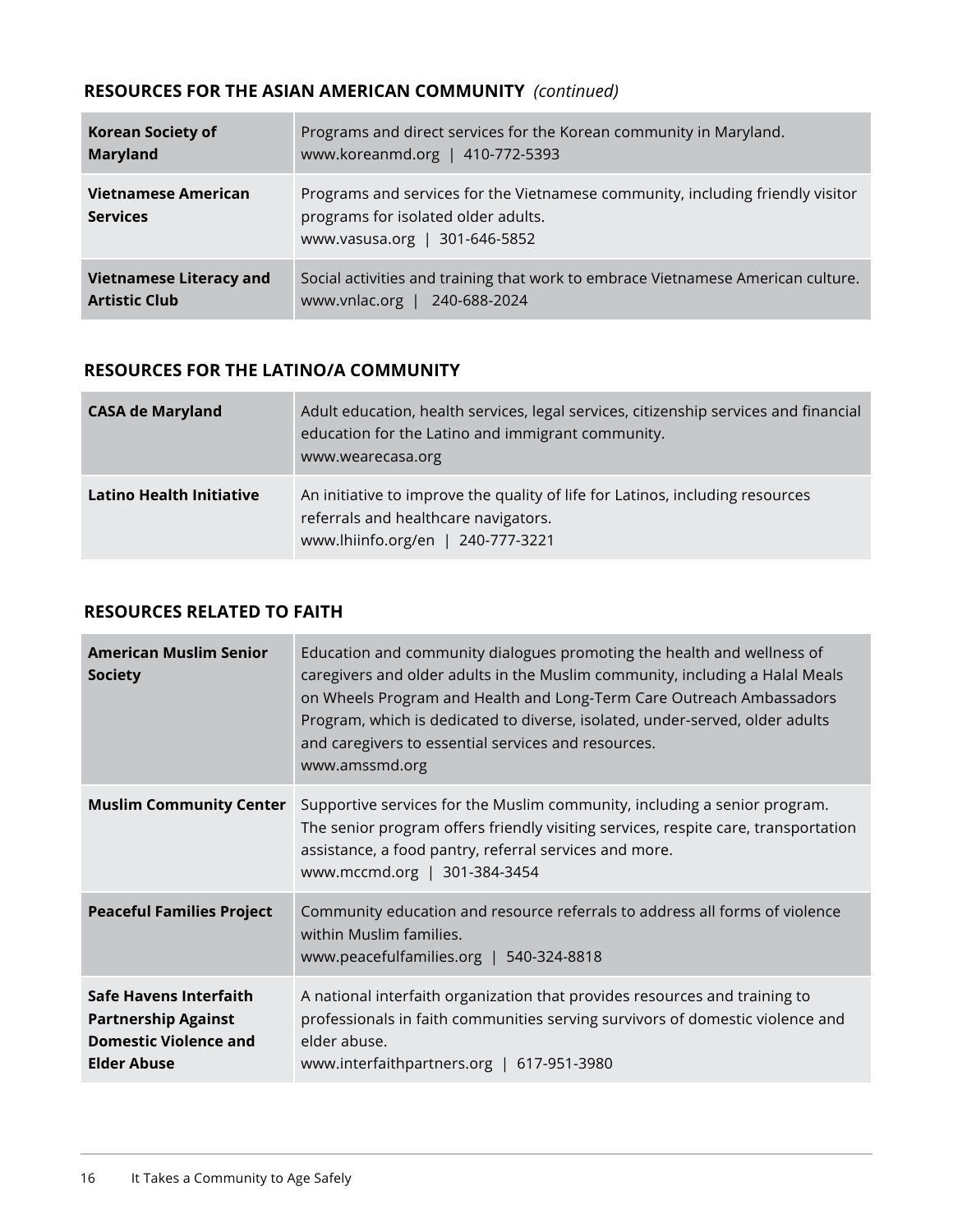#### **RESOURCES FOR VETERANS AND THEIR FAMILIES**

| <b>AMVETS Heal Program</b>                                             | Free mental and physical health resources, connections and support.<br>www.amvets.org/vet-heal   Free Helpline: 1-833-VET-HEAL (1-833-838-4325)                                                                      |
|------------------------------------------------------------------------|----------------------------------------------------------------------------------------------------------------------------------------------------------------------------------------------------------------------|
| <b>Give An Hour</b>                                                    | Free mental health counseling services to all active duty service members,<br>Veterans and their loved ones.<br>www.giveanhour.org                                                                                   |
| <b>Silver Spring Vet Center</b>                                        | Free services to veterans, including help navigating benefits, referrals,<br>assistance with basic needs and counseling for PTSD, substance abuse and<br>relationship issues.<br>www.vetcenter.va.gov   301-589-1073 |
| <b>Steven A. Cohen Military</b><br><b>Family Clinic at Easterseals</b> | Free behavioral health care for veterans, their families and their caregivers.<br>www.easterseals.com/DCMDVA/our-programs/cvn-home.html   240-847-7500                                                               |

### Resource Index